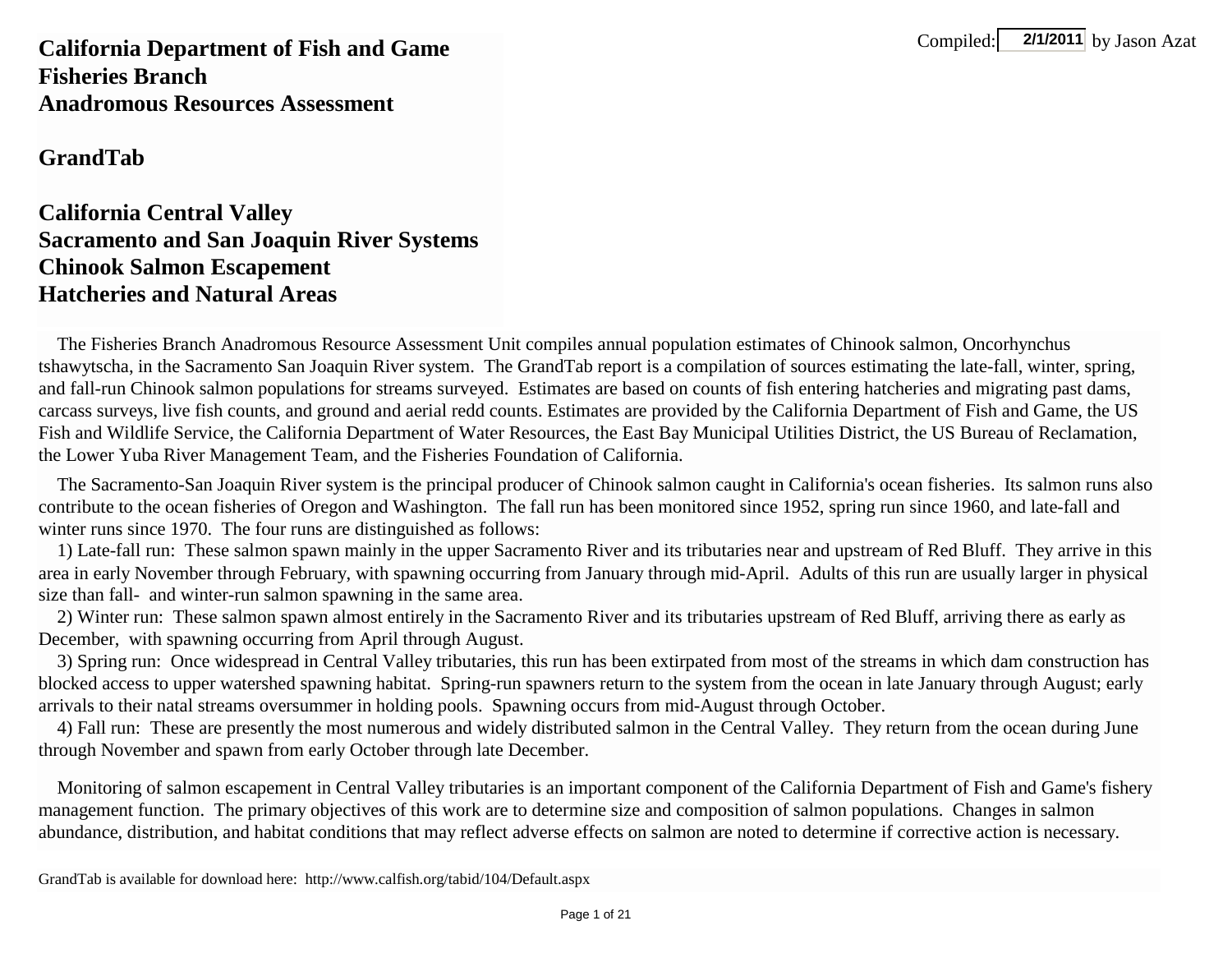## **CHINOOK SALMON ESCAPEMENT - ALL RUNS**

CENTRAL VALLEY: Sacramento and San Joaquin river systems

|                     | <b>LATE-FALL</b>  |          |              |
|---------------------|-------------------|----------|--------------|
| YEAR                | <b>Hatcheries</b> | In-River | <b>TOTAL</b> |
| Nov 1959 - Apr 1960 |                   |          |              |
| Nov 1960 - Apr 1961 |                   |          |              |
| Nov 1961 - Apr 1962 |                   |          |              |
| Nov 1962 - Apr 1963 |                   |          |              |
| Nov 1963 - Apr 1964 |                   |          |              |
| Nov 1964 - Apr 1965 |                   |          |              |
| Nov 1965 - Apr 1966 |                   |          |              |
| Nov 1966 - Apr 1967 |                   |          |              |
| Nov 1967 - Apr 1968 |                   |          |              |
| Nov 1968 - Apr 1969 |                   |          |              |
| Nov 1969 - Apr 1970 |                   |          |              |
| Nov 1970 - Apr 1971 |                   | 16,741   | 16,741       |
| Nov 1971 - Apr 1972 |                   | 31,559   | 31,559       |
| Nov 1972 - Apr 1973 |                   | 21,781   | 21,781       |
| Nov 1973 - Apr 1974 |                   | 6,083    | 6,083        |
| Nov 1974 - Apr 1975 |                   | 19,261   | 19,261       |
| Nov 1975 - Apr 1976 |                   | 15,908   | 15,908       |
| Nov 1976 - Apr 1977 | 914               | 9,455    | 10,369       |
| Nov 1977 - Apr 1978 |                   | 12,479   | 12,479       |
| Nov 1978 - Apr 1979 |                   | 10,284   | 10,284       |
| Nov 1979 - Apr 1980 |                   | 9,093    | 9,093        |
| Nov 1980 - Apr 1981 | 147               | 6,571    | 6,718        |
| Nov 1981 - Apr 1982 | 445               | 6,454    | 6,899        |
| Nov 1982 - Apr 1983 | 105               | 14,984   | 15,089       |
| Nov 1983 - Apr 1984 |                   | 10,388   | 10,388       |
| Nov 1984 - Apr 1985 | 181               | 9,999    | 10,180       |
| Nov 1985 - Apr 1986 | 197               | 8,104    | 8,301        |
| Nov 1986 - Apr 1987 | 349               | 16,222   | 16,571       |
| Nov 1987 - Apr 1988 | 53                | 13,165   | 13,218       |
| Nov 1988 - Apr 1989 | 65                | 12,807   | 12,872       |
| Nov 1989 - Apr 1990 | 92                | 7,986    | 8,078        |
| Nov 1990 - Apr 1991 | 161               | 8,102    | 8,263        |
| Nov 1991 - Apr 1992 | 344               | 9,787    | 10,131       |
| Nov 1992 - Apr 1993 | 528               | 739      | 1,267        |

| L        |              |                     | <b>WINTER</b> |             | <b>YEAR</b> |
|----------|--------------|---------------------|---------------|-------------|-------------|
| In-River | <b>TOTAL</b> | <b>YEAR</b>         | <b>TOTAL</b>  | <b>RBDD</b> |             |
|          |              | Dec 1959 - Apr 1960 |               |             | 1960        |
|          |              | Dec 1960 - Apr 1961 |               |             | 1961        |
|          |              | Dec 1961 - Apr 1962 |               |             | 1962        |
|          |              | Dec 1962 - Apr 1963 |               |             | 1963        |
|          |              | Dec 1963 - Apr 1964 |               |             | 1964        |
|          |              | Dec 1964 - Apr 1965 |               |             | 1965        |
|          |              | Dec 1965 - Apr 1966 |               |             | 1966        |
|          |              | Dec 1966 - Apr 1967 |               |             | 1967        |
|          |              | Dec 1967 - Apr 1968 |               |             | 1968        |
|          |              | Dec 1968 - Apr 1969 |               |             | 1969        |
|          |              | Dec 1969 - Apr 1970 | 40,409        | 40,409      | 1970        |
| 16,741   | 16,741       | Dec 1970 - Apr 1971 | 53,089        | 53,089      | 1971        |
| 31,559   | 31,559       | Dec 1971 - Apr 1972 | 37,133        | 37,133      | 1972        |
| 21,781   | 21,781       | Dec 1972 - Apr 1973 | 24,079        | 24,079      | 1973        |
| 6,083    | 6,083        | Dec 1973 - Apr 1974 | 21,897        | 21,897      | 1974        |
| 19,261   | 19,261       | Dec 1974 - Apr 1975 | 23,930        | 23,430      | 1975        |
| 15,908   | 15,908       | Dec 1975 - Apr 1976 | 35,596        | 35,096      | 1976        |
| 9,455    | 10,369       | Dec 1976 - Apr 1977 | 17,214        | 17,214      | 1977        |
| 12,479   | 12,479       | Dec 1977 - Apr 1978 | 25,012        | 24,862      | 1978        |
| 10,284   | 10,284       | Dec 1978 - Apr 1979 | 2,364         | 2,364       | 1979        |
| 9,093    | 9,093        | Dec 1979 - Apr 1980 | 1,156         | 1,156       | 1980        |
| 6,571    | 6,718        | Dec 1980 - Apr 1981 | 22,797        | 20,041      | 1981        |
| 6,454    | 6,899        | Dec 1981 - Apr 1982 | 1,281         | 1,242       | 1982        |
| 14,984   | 15,089       | Dec 1982 - Apr 1983 | 1,831         | 1,831       | 1983        |
| 10,388   | 10,388       | Dec 1983 - Apr 1984 | 2,763         | 2,663       | 1984        |
| 9,999    | 10,180       | Dec 1984 - Apr 1985 | 5,407         | 3,962       | 1985        |
| 8,104    | 8,301        | Dec 1985 - Apr 1986 | 2,596         | 2,596       | 1986        |
| 16,222   | 16,571       | Dec 1986 - Apr 1987 | 2,185         | 2,088       | 1987        |
| 13,165   | 13,218       | Dec 1987 - Apr 1988 | 2,878         | 2,150       | 1988        |
| 12,807   | 12,872       | Dec 1988 - Apr 1989 | 696           | 682         | 1989        |
| 7,986    | 8,078        | Dec 1989 - Apr 1990 | 430           | 402         | 1990        |
| 8,102    | 8,263        | Dec 1990 - Apr 1991 | 211           | 211         | 1991        |
| 9,787    | 10,131       | Dec 1991 - Apr 1992 | 1,240         | 1,196       | 1992        |
| 739      | 1,267        | Dec 1992 - Apr 1993 | 387           | 378         | 1993        |
|          |              |                     |               |             |             |

|                     | <b>LATE-FALL</b>            |        |        |                     | <b>WINTER</b> |             | <b>YEAR</b> |                       | <b>SPRING</b> |        |                         | <b>FALL</b> |              |
|---------------------|-----------------------------|--------|--------|---------------------|---------------|-------------|-------------|-----------------------|---------------|--------|-------------------------|-------------|--------------|
| <b>YEAR</b>         | Hatcheries In-River   TOTAL |        |        | <b>YEAR</b>         | <b>TOTAL</b>  | <b>RBDD</b> |             | Hatcheries   In-River |               |        | <b>TOTAL</b> Hatcheries | In-River    | <b>TOTAL</b> |
| Nov 1959 - Apr 1960 |                             |        |        | Dec 1959 - Apr 1960 |               |             | 1960        |                       | 11,068        | 11,068 | 38,771                  | 437,245     | 476,016      |
| Nov 1960 - Apr 1961 |                             |        |        | Dec 1960 - Apr 1961 |               |             | 1961        |                       | 4,327         | 4,327  | 22,465                  | 231,157     | 253,622      |
| Nov 1961 - Apr 1962 |                             |        |        | Dec 1961 - Apr 1962 |               |             | 1962        |                       | 3,642         | 3,642  | 17,510                  | 234,126     | 251,636      |
| Nov 1962 - Apr 1963 |                             |        |        | Dec 1962 - Apr 1963 |               |             | 1963        |                       | 10,817        | 10,817 | 8,325                   | 285,887     | 294,212      |
| Nov 1963 - Apr 1964 |                             |        |        | Dec 1963 - Apr 1964 |               |             | 1964        |                       | 8,021         | 8,021  | 30,860                  | 284,367     | 315,227      |
| Nov 1964 - Apr 1965 |                             |        |        | Dec 1964 - Apr 1965 |               |             | 1965        |                       | 1,788         | 1,788  | 20,571                  | 177,019     | 197,590      |
| Nov 1965 - Apr 1966 |                             |        |        | Dec 1965 - Apr 1966 |               |             | 1966        |                       | 427           | 427    | 11,326                  | 184,507     | 195,833      |
| Nov 1966 - Apr 1967 |                             |        |        | Dec 1966 - Apr 1967 |               |             | 1967        | 146                   | 330           | 476    | 10,303                  | 170,125     | 180,428      |
| Nov 1967 - Apr 1968 |                             |        |        | Dec 1967 - Apr 1968 |               |             | 1968        | 208                   | 455           | 663    | 15,657                  | 194,657     | 210,314      |
| Nov 1968 - Apr 1969 |                             |        |        | Dec 1968 - Apr 1969 |               |             | 1969        | 348                   | 21,030        | 21,378 | 10,684                  | 309,706     | 320,390      |
| Nov 1969 - Apr 1970 |                             |        |        | Dec 1969 - Apr 1970 | 40,409        | 40,409      | 1970        | 235                   | 7,437         | 7,672  | 16,144                  | 219,349     | 235,493      |
| Nov 1970 - Apr 1971 |                             | 16,741 | 16,741 | Dec 1970 - Apr 1971 | 53,089        | 53,089      | 1971        | 481                   | 8,800         | 9,281  | 17,075                  | 221,544     | 238,619      |
| Nov 1971 - Apr 1972 |                             | 31,559 | 31,559 | Dec 1971 - Apr 1972 | 37,133        | 37,133      | 1972        | 256                   | 8,588         | 8,844  | 14,081                  | 138,982     | 153,063      |
| Nov 1972 - Apr 1973 |                             | 21,781 | 21,781 | Dec 1972 - Apr 1973 | 24,079        | 24,079      | 1973        | 205                   | 11,225        | 11,430 | 26,515                  | 244,805     | 271,320      |
| Nov 1973 - Apr 1974 |                             | 6,083  | 6,083  | Dec 1973 - Apr 1974 | 21,897        | 21,897      | 1974        | 198                   | 9,053         | 9,251  | 17,120                  | 217,506     | 234,626      |
| Nov 1974 - Apr 1975 |                             | 19,261 | 19,261 | Dec 1974 - Apr 1975 | 23,930        | 23,430      | 1975        | 691                   | 22,887        | 23,578 | 18,201                  | 177,188     | 195,389      |
| Nov 1975 - Apr 1976 |                             | 15,908 | 15,908 | Dec 1975 - Apr 1976 | 35,596        | 35,096      | 1976        | 699                   | 25,141        | 25,840 | 14,858                  | 180,350     | 195,208      |
| Nov 1976 - Apr 1977 | 914                         | 9,455  | 10,369 | Dec 1976 - Apr 1977 | 17,214        | 17,214      | 1977        | 185                   | 12,545        | 12,730 | 23,226                  | 162,437     | 185,663      |
| Nov 1977 - Apr 1978 |                             | 12,479 | 12,479 | Dec 1977 - Apr 1978 | 25,012        | 24,862      | 1978        | 202                   | 7,924         | 8,126  | 17,441                  | 139,521     | 156,962      |
| Nov 1978 - Apr 1979 |                             | 10,284 | 10,284 | Dec 1978 - Apr 1979 | 2,364         | 2,364       | 1979        | 250                   | 2,866         | 3,116  | 26,360                  | 201,286     | 227,646      |
| Nov 1979 - Apr 1980 |                             | 9,093  | 9,093  | Dec 1979 - Apr 1980 | 1,156         | 1,156       | 1980        | 269                   | 12,195        | 12,464 | 31,397                  | 140.740     | 172,137      |
| Nov 1980 - Apr 1981 | 147                         | 6,571  | 6,718  | Dec 1980 - Apr 1981 | 22,797        | 20,041      | 1981        | 469                   | 21,636        | 22,105 | 42,455                  | 217,804     | 260,259      |
| Nov 1981 - Apr 1982 | 445                         | 6,454  | 6,899  | Dec 1981 - Apr 1982 | 1,281         | 1,242       | 1982        | 1,910                 | 25,980        | 27,890 | 42,077                  | 188,629     | 230,706      |
| Nov 1982 - Apr 1983 | 105                         | 14,984 | 15,089 | Dec 1982 - Apr 1983 | 1,831         | 1,831       | 1983        | 1,702                 | 6,256         | 7,958  | 32,985                  | 172,305     | 205,290      |
| Nov 1983 - Apr 1984 |                             | 10,388 | 10,388 | Dec 1983 - Apr 1984 | 2,763         | 2,663       | 1984        | 1,562                 | 8,037         | 9,599  | 46,433                  | 216,474     | 262,907      |
| Nov 1984 - Apr 1985 | 181                         | 9,999  | 10,180 | Dec 1984 - Apr 1985 | 5,407         | 3,962       | 1985        | 1,632                 | 13,589        | 15,221 | 37,410                  | 318,894     | 356,304      |
| Nov 1985 - Apr 1986 | 197                         | 8,104  | 8,301  | Dec 1985 - Apr 1986 | 2,596         | 2,596       | 1986        | 1,433                 | 24,263        | 25,696 | 29,367                  | 268,453     | 297,820      |
| Nov 1986 - Apr 1987 | 349                         | 16,222 | 16,571 | Dec 1986 - Apr 1987 | 2,185         | 2,088       | 1987        | 1,213                 | 12,675        | 13,888 | 34,210                  | 267,373     | 301,583      |
| Nov 1987 - Apr 1988 | 53                          | 13,165 | 13,218 | Dec 1987 - Apr 1988 | 2,878         | 2,150       | 1988        | 6,833                 | 12,100        | 18,933 | 29,305                  | 239,131     | 268,436      |
| Nov 1988 - Apr 1989 | 65                          | 12,807 | 12,872 | Dec 1988 - Apr 1989 | 696           | 682         | 1989        | 5,078                 | 7,085         | 12,163 | 29,468                  | 152,882     | 182,350      |
| Nov 1989 - Apr 1990 | 92                          | 7,986  | 8,078  | Dec 1989 - Apr 1990 | 430           | 402         | 1990        | 1,893                 | 5,790         | 7,683  | 25,725                  | 62,128      | 87,853       |
| Nov 1990 - Apr 1991 | 161                         | 8,102  | 8,263  | Dec 1990 - Apr 1991 | 211           | 211         | 1991        | 4,303                 | 1,623         | 5,926  | 28,611                  | 103,844     | 132,455      |
| Nov 1991 - Apr 1992 | 344                         | 9,787  | 10,131 | Dec 1991 - Apr 1992 | 1,240         | 1,196       | 1992        | 1,497                 | 1,547         | 3,044  | 31,249                  | 79,164      | 110,413      |
| Nov 1992 - Apr 1993 | 528                         | 739    | 1,267  | Dec 1992 - Apr 1993 | 387           | 378         | 1993        | 4,672                 | 1,404         | 6,076  | 32,807                  | 132,616     | 165,423      |
|                     |                             |        |        |                     |               |             |             |                       |               |        |                         |             |              |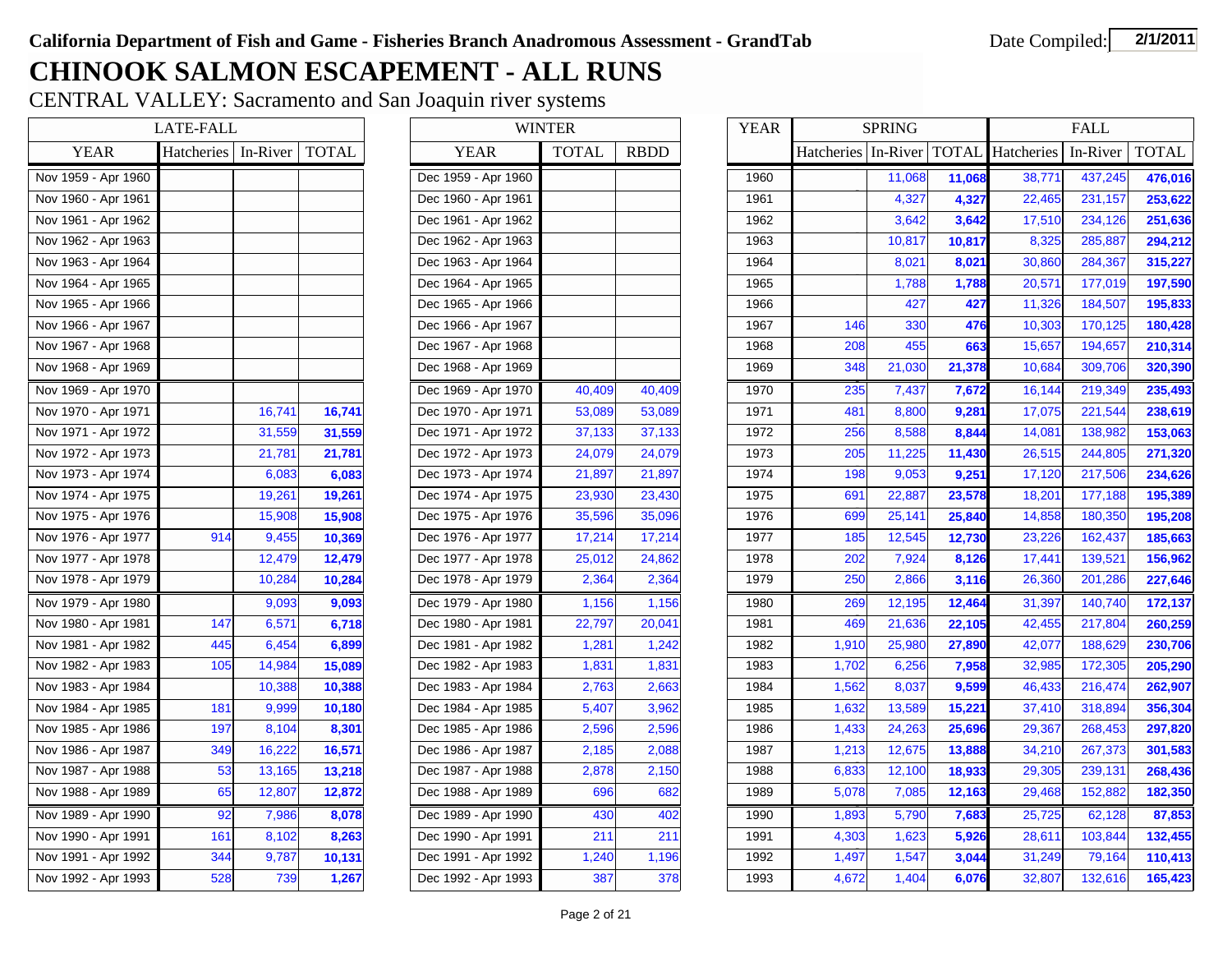## **CHINOOK SALMON ESCAPEMENT - ALL RUNS**

CENTRAL VALLEY: Sacramento and San Joaquin river systems

|                       | <b>LATE-FALL</b> |          |              |                       | <b>WINTER</b> |       | <b>YEAR</b> |                               | <b>SPRING</b> |        |            | <b>FALL</b> |              |
|-----------------------|------------------|----------|--------------|-----------------------|---------------|-------|-------------|-------------------------------|---------------|--------|------------|-------------|--------------|
| <b>YEAR</b>           | Hatcheries       | In-River | <b>TOTAL</b> | <b>YEAR</b>           | <b>TOTAL</b>  | RBDD  |             | Hatcheries   In-River   TOTAL |               |        | Hatcheries | In-River    | <b>TOTAL</b> |
| Nov 1993 - Apr 1994   | 598              | 291      | 889          | Dec 1993 - Apr 1994   | 186           | 186   | 1994        | 3,641                         | 2,546         | 6,187  | 45,622     | 175,045     | 220,667      |
| Nov 1994 - Apr 1995   | 323              | 166      | 489          | Dec 1994 - Apr 1995   | 1,297         | 1,290 | 1995        | 5,414                         | 9,824         | 15,238 | 49,249     | 280,919     | 330,168      |
| Nov 1995 - Apr 1996   | 1,337            | 48       | 1,385        | Dec 1995 - Apr 1996   | 1,337         | 1,337 | 1996        | 6,381                         | 2,702         | 9,083  | 41,960     | 309,591     | 351,551      |
| Nov 1996 - Apr 1997   | 4,578            |          | 4,578        | Dec 1996 - Apr 1997   | 880           | 880   | 1997        | 3,653                         | 1,540         | 5,193  | 78,888     | 323,909     | 402,797      |
| Nov 1997 - Apr 1998   | 3,079            | 39,340   | 42,419       | Dec 1997 - Apr 1998   | 2,992         | 2,930 | 1998        | 6,746                         | 24,903        | 31,649 | 78,918     | 167,108     | 246,026      |
| Nov 1998 - Apr 1999   | 7,075            | 8,683    | 15,758       | Dec 1998 - Apr 1999   | 3,288         | 3,288 | 1999        | 3,731                         | 6,369         | 10,100 | 54,444     | 359,815     | 414,259      |
| Nov 1999 - Apr 2000   | 4,181            | 8,702    | 12,883       | Dec 1999 - Apr 2000   | 1,352         | 1,352 | 2000        | 3,657                         | 5,587         | 9,244  | 58,361     | 427,320     | 485,681      |
| Nov 2000 - Apr 2001   | 2,439            | 19,374   | 21,813       | Dec 2000 - Apr 2001   | 8,224         | 5,499 | 2001        | 4,135                         | 13,463        | 17,598 | 68,709     | 555,922     | 624,631      |
| Nov 2001 - Apr 2002   | 4,186            | 36,220   | 40,406       | Dec 2001 - Apr 2002   | 7,441         | 9,157 | 2002        | 4,189                         | 13,230        | 17,419 | 106,001    | 766,668     | 872,669      |
| Nov 2002 - Apr 2003   | 3,183            | 5,589    | 8,772        | Dec 2002 - Apr 2003   | 8,218         | 9,724 | 2003        | 8,662                         | 9,029         | 17,691 | 126,763    | 464,229     | 590,992      |
| Nov 2003 - Apr 2004   | 5,166            | 8,924    | 14,090       | Dec 2003 - Apr 2004   | 7,869         | 7,192 | 2004        | 4,212                         | 9,770         | 13,982 | 128,275    | 258,573     | 386,848      |
| Nov 2004 - Apr 2005   | 5,562            | 10,626   | 16,188       | Dec 2004 - Apr 2005   | 15,839        | 5,299 | 2005        | 1,774                         | 14,352        | 16,126 | 193,411    | 244,282     | 437,693      |
| Nov 2005 - Apr 2006   | 4,822            | 10,225   | 15,047       | Dec 2005 - Apr 2006   | 17,296        | 7,415 | 2006        | 2,181                         | 8,767         | 10,948 | 84,883     | 207,992     | 292,875      |
| [Nov 2006 - Apr 2007] | 3,360            | 9,286    | 12,646       | [Dec 2006 - Apr 2007] | 2,542         | 6,144 | $[2007]$    | 2,674                         | 7,300         | 9,974  | 22,812     | 73,329      | 96,141       |
| [Nov 2007 - Apr 2008] | 6,334            | 3,983    | 10,317       | [Dec 2007 - Apr 2008] | 2,830         | 3,635 | $[2008]$    | 1,624                         | 4,796         | 6,420  | 19,220     | 52,650      | 71,870       |
| [Nov 2008 - Apr 2009] | 6,429            | 3,553    | 9,982        | [Dec 2008 - Apr 2009] | 4,537         |       | [2009]      | 989                           | 2,812         | 3,801  | 22,703     | 30,426      | 53,129       |
| [Nov 2009 - Apr 2010] | 5,505            | 4,390    | 9,895        | [Dec 2009 - Apr 2010] | 1,596         |       | $[2010]$    | 1,661                         | 2,131         | 3,792  | 51,726     | 111,455     | 163,181      |

DATA FOR [YEARS IN BRACKETS ] ARE PRELIMINARY. BLANK ENTRY INDICATES NO DATA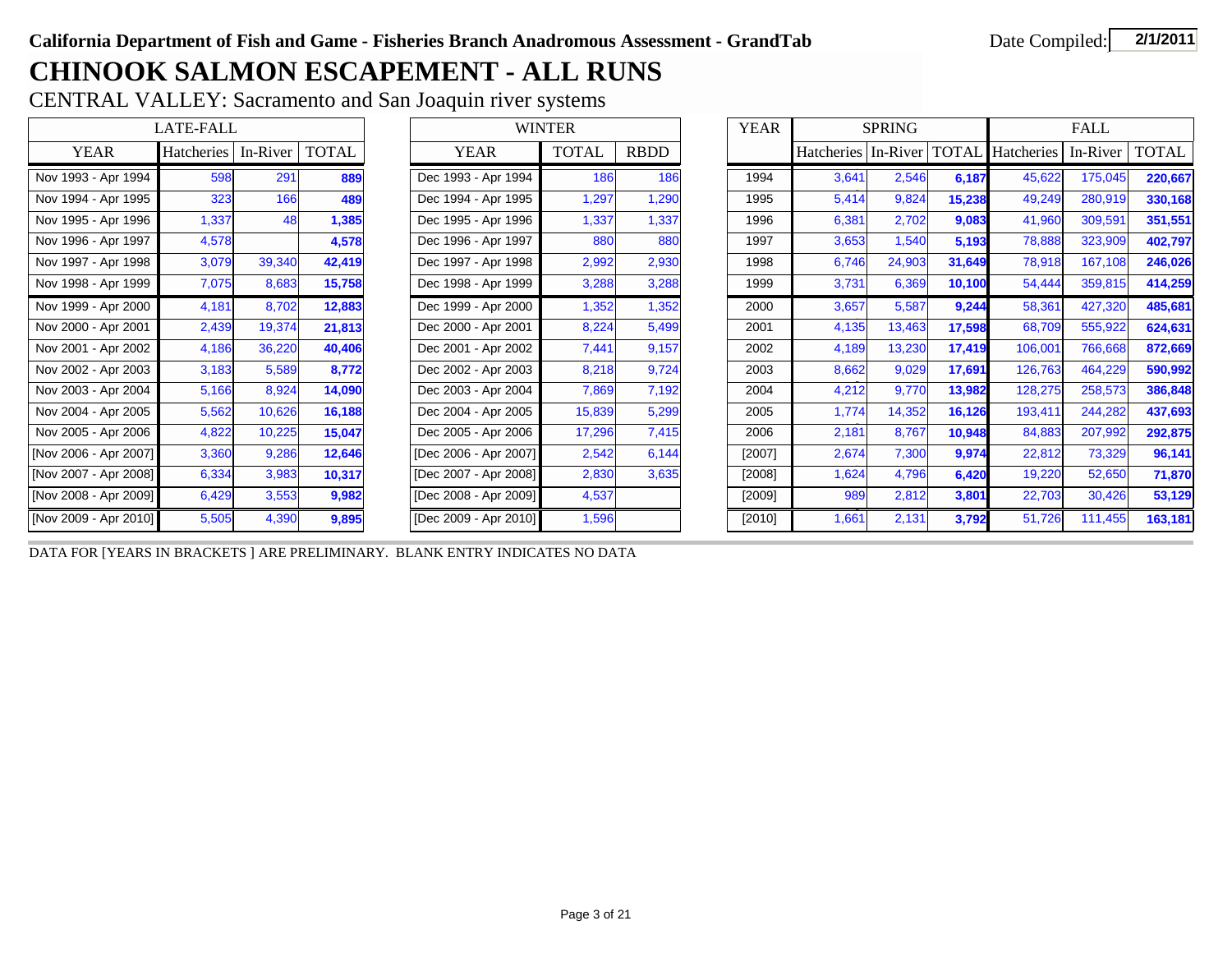# **CHINOOK SALMON ESCAPEMENT - LATE-FALL RUN**

### SACRAMENTO RIVER SYSTEM

| Upstream of RBDD 1/<br>Coleman<br>Salt<br>Craig<br>Downstream of RBDD<br>In-River<br><b>TOTAL</b><br>Clear<br>Cotton-<br>$In-$<br>Ck<br>Hatchery<br>Ck<br>Ck<br>River<br>Above<br>wood<br>In-River<br>Coleman   TOTAL<br>TCFF 4/<br><b>TOTAL</b><br>In-River<br><b>CNFH</b><br><b>Ck</b><br>NFH $3/$<br>2/<br>Nov 1970 - Apr 1971<br>16,741<br>16,74<br>31,559<br>31,559<br>Nov 1971 - Apr 1972<br>Nov 1972 - Apr 1973<br>21,781<br>21,781<br>Nov 1973 - Apr 1974<br>5,446<br>637<br>6,08 | Hatchery     | LATE-                     |
|-------------------------------------------------------------------------------------------------------------------------------------------------------------------------------------------------------------------------------------------------------------------------------------------------------------------------------------------------------------------------------------------------------------------------------------------------------------------------------------------|--------------|---------------------------|
|                                                                                                                                                                                                                                                                                                                                                                                                                                                                                           |              |                           |
|                                                                                                                                                                                                                                                                                                                                                                                                                                                                                           |              | <b>FALL</b><br><b>RUN</b> |
|                                                                                                                                                                                                                                                                                                                                                                                                                                                                                           |              |                           |
|                                                                                                                                                                                                                                                                                                                                                                                                                                                                                           |              | 16,741                    |
|                                                                                                                                                                                                                                                                                                                                                                                                                                                                                           |              | 31,559                    |
|                                                                                                                                                                                                                                                                                                                                                                                                                                                                                           |              | 21,781                    |
|                                                                                                                                                                                                                                                                                                                                                                                                                                                                                           |              | 6,083                     |
| Nov 1974 - Apr 1975<br>18,324<br>937<br>19,26                                                                                                                                                                                                                                                                                                                                                                                                                                             |              | 19,261                    |
| Nov 1975 - Apr 1976<br>15,814<br>94<br>15,90                                                                                                                                                                                                                                                                                                                                                                                                                                              |              | 15,908                    |
| Nov 1976 - Apr 1977<br>8,678<br>532<br>9,210<br>914<br>914<br>245                                                                                                                                                                                                                                                                                                                                                                                                                         |              | 10,369                    |
| Nov 1977 - Apr 1978<br>11,767<br>712<br>12,47                                                                                                                                                                                                                                                                                                                                                                                                                                             |              | 12,479                    |
| Nov 1978 - Apr 1979<br>9,572<br>712<br>10,28                                                                                                                                                                                                                                                                                                                                                                                                                                              |              | 10,284                    |
| 8,347<br>Nov 1979 - Apr 1980<br>746<br>9,093                                                                                                                                                                                                                                                                                                                                                                                                                                              |              | 9,093                     |
| Nov 1980 - Apr 1981<br>6,423<br>148<br>6,57<br>147<br>147                                                                                                                                                                                                                                                                                                                                                                                                                                 |              | 6,718                     |
| Nov 1981 - Apr 1982<br>3,734<br>247<br>3,98<br>43<br>875<br>43                                                                                                                                                                                                                                                                                                                                                                                                                            | 1,598<br>402 | 6,899                     |
| Nov 1982 - Apr 1983<br>105<br>14,437<br>547<br>14,98<br>105                                                                                                                                                                                                                                                                                                                                                                                                                               |              | 15,089                    |
| Nov 1983 - Apr 1984<br>6,205<br>335<br>6,54<br>3,098<br>400<br>3,098<br>200<br>150                                                                                                                                                                                                                                                                                                                                                                                                        |              | 10,388                    |
| Nov 1984 - Apr 1985<br>7,929<br>207<br>8,136<br>1,863<br>1,86<br>18 <sup>°</sup><br>181                                                                                                                                                                                                                                                                                                                                                                                                   |              | 10,180                    |
| Nov 1985 - Apr 1986<br>7,229<br>591<br>197<br>197<br>7,82<br>284<br>284                                                                                                                                                                                                                                                                                                                                                                                                                   |              | 8,301                     |
| Nov 1986 - Apr 1987<br>15,768<br>16,22<br>349<br>454<br>349                                                                                                                                                                                                                                                                                                                                                                                                                               |              | 16,571                    |
| Nov 1987 - Apr 1988<br>12,103<br>12,507<br>658<br>53<br>53<br>404<br>658                                                                                                                                                                                                                                                                                                                                                                                                                  |              | 13,218                    |
| $\overline{0}$<br>65<br>65<br>Nov 1988 - Apr 1989<br>11,990<br>817<br>12,80                                                                                                                                                                                                                                                                                                                                                                                                               |              | 12,872                    |
| Nov 1989 - Apr 1990<br>1,094<br>92<br>6,792<br>100<br>6,89<br>1,094<br>92                                                                                                                                                                                                                                                                                                                                                                                                                 |              | 8,078                     |
| 1,49<br>161<br>Nov 1990 - Apr 1991<br>6,493<br>118<br>6,61<br>1,491<br>161                                                                                                                                                                                                                                                                                                                                                                                                                |              | 8,263                     |
| 344<br>Nov 1991 - Apr 1992<br>9,35<br>8,958<br>398<br>431<br>43'<br>344                                                                                                                                                                                                                                                                                                                                                                                                                   |              | 10,131                    |
| 739<br>528<br>Nov 1992 - Apr 1993<br>339<br>400<br>528                                                                                                                                                                                                                                                                                                                                                                                                                                    |              | 1,267                     |
| 29'<br>Nov 1993 - Apr 1994<br>598<br>137<br>154<br>598                                                                                                                                                                                                                                                                                                                                                                                                                                    |              | 889                       |
| 166<br>323<br>Nov 1994 - Apr 1995<br>166<br>323                                                                                                                                                                                                                                                                                                                                                                                                                                           |              | 489                       |
| Nov 1995 - Apr 1996<br>48<br>48<br>1,337<br>1,33                                                                                                                                                                                                                                                                                                                                                                                                                                          |              | 1,385                     |
| Nov 1996 - Apr 1997<br>4,578<br>4,578                                                                                                                                                                                                                                                                                                                                                                                                                                                     |              | 4,578                     |
| Nov 1997 - Apr 1998<br>38,239<br>38,23<br>1,101<br>1,10'<br>3,079<br>3,079                                                                                                                                                                                                                                                                                                                                                                                                                |              | 42,419                    |
| Nov 1998 - Apr 1999<br>8,683<br>8,683<br>7,075<br>7,075                                                                                                                                                                                                                                                                                                                                                                                                                                   |              | 15,758                    |
| Nov 1999 - Apr 2000<br>8,580<br>122<br>122<br>8,580<br>$\overline{0}$<br>4,181<br>4,181                                                                                                                                                                                                                                                                                                                                                                                                   |              | 12,883                    |
| Nov 2000 - Apr 2001<br>925<br>925<br>2,53<br>18,351<br>18,35<br>98<br>2,439                                                                                                                                                                                                                                                                                                                                                                                                               |              | 21,813                    |
| $\mathbf 0$<br>4,402<br>Nov 2001 - Apr 2002<br>36,004<br>36,004<br>216<br>4,186                                                                                                                                                                                                                                                                                                                                                                                                           |              | 40,406                    |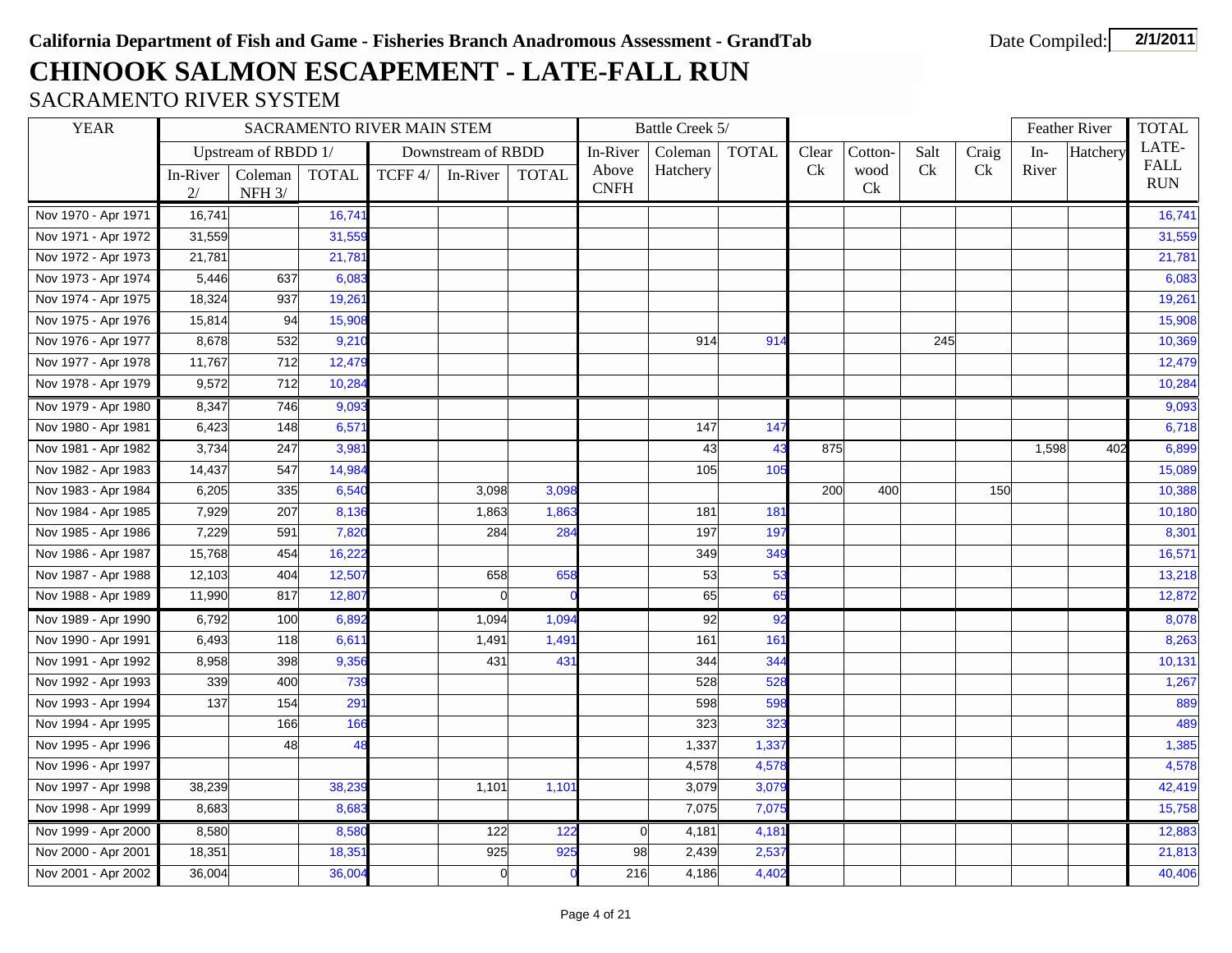## **CHINOOK SALMON ESCAPEMENT - LATE-FALL RUN**

### SACRAMENTO RIVER SYSTEM

| <b>YEAR</b>           |                |                     |              | SACRAMENTO RIVER MAIN STEM |                                |              |                      | Battle Creek 5/ |              |            |                   |            |       |       | <b>Feather River</b> | <b>TOTAL</b>              |
|-----------------------|----------------|---------------------|--------------|----------------------------|--------------------------------|--------------|----------------------|-----------------|--------------|------------|-------------------|------------|-------|-------|----------------------|---------------------------|
|                       |                | Upstream of RBDD 1/ |              |                            | Downstream of RBDD<br>In-River |              |                      | Coleman         | <b>TOTAL</b> | Clear      | Cotton-           | Salt       | Craig | $In-$ | Hatchery             | LATE-                     |
|                       | In-River<br>2/ | Coleman<br>$NFH$ 3/ | <b>TOTAL</b> | TCFF 4/                    | In-River                       | <b>TOTAL</b> | Above<br><b>CNFH</b> | Hatchery        |              | <b>C</b> k | wood<br><b>Ck</b> | <b>C</b> k | Ck    | River |                      | <b>FALL</b><br><b>RUN</b> |
| Nov 2002 - Apr 2003   | 5,346          | 38                  | 5,384        |                            | 148                            | 148          | 57                   | 3,183           | 3,240        |            |                   |            |       |       |                      | 8,772                     |
| Nov 2003 - Apr 2004   | 8,824          | 60                  | 8,884        |                            |                                |              | 40                   | 5,166           | 5,206        |            |                   |            |       |       |                      | 14,090                    |
| Nov 2004 - Apr 2005   | 9,493          | 79                  | 9,572        |                            | 1,031                          | 1,031        | 23                   | 5,562           | 5,585        |            |                   |            |       |       |                      | 16,188                    |
| Nov 2005 - Apr 2006   | 7,678          | 12 <sup>1</sup>     | 7,690        |                            | 2,485                          | 2,485        | 50                   | 4,822           | 4,872        |            |                   |            |       |       |                      | 15,047                    |
| [Nov 2006 - Apr 2007] | 7,678          | 66                  | 7,744        |                            | 1,470                          | 1,470        | 72                   | 3,360           | 3,432        |            |                   |            |       |       |                      | 12,646                    |
| [Nov 2007 - Apr 2008] | 3,673          |                     | 3,673        |                            | 291                            | 291          | 19                   | 6,334           | 6,353        |            |                   |            |       |       |                      | 10,317                    |
| [Nov 2008 - Apr 2009] | 3,424          | 32                  | 3,456        |                            | 65                             | 65           | 32                   | 6,429           | 6,461        |            |                   |            |       |       |                      | 9,982                     |
| [Nov 2009 - Apr 2010] | 3,843          | 81                  | 3,924        |                            | 439                            | 439          | 27                   | 5,505           | 5,532        |            |                   |            |       |       |                      | 9,895                     |

DATA FOR [YEARS IN BRACKETS ] ARE PRELIMINARY. BLANK ENTRY INDICATES NO DATA

1/ Red Bluff Diversion Dam

2/ May include numbers of fish for tributaries where estimates were not made

3/ Coleman National Fish Hatchery. Transferred to Coleman National Fish Hatchery from Keswick Dam and / or RBDD

4/ Transferred to Tehama Colusa Fish Facility from Red Bluff Diversion Dam

5/ In 2009 USFWS conducted a comprehensive analysis of Battle Creek coded wire tag data from 2000 - 2008 to estimate numbers of fall and late-fall Chinook returning to Battle Creek. Previously, a cutoff date of December 1st was used to assign run. This changed some Battle Creek estimates.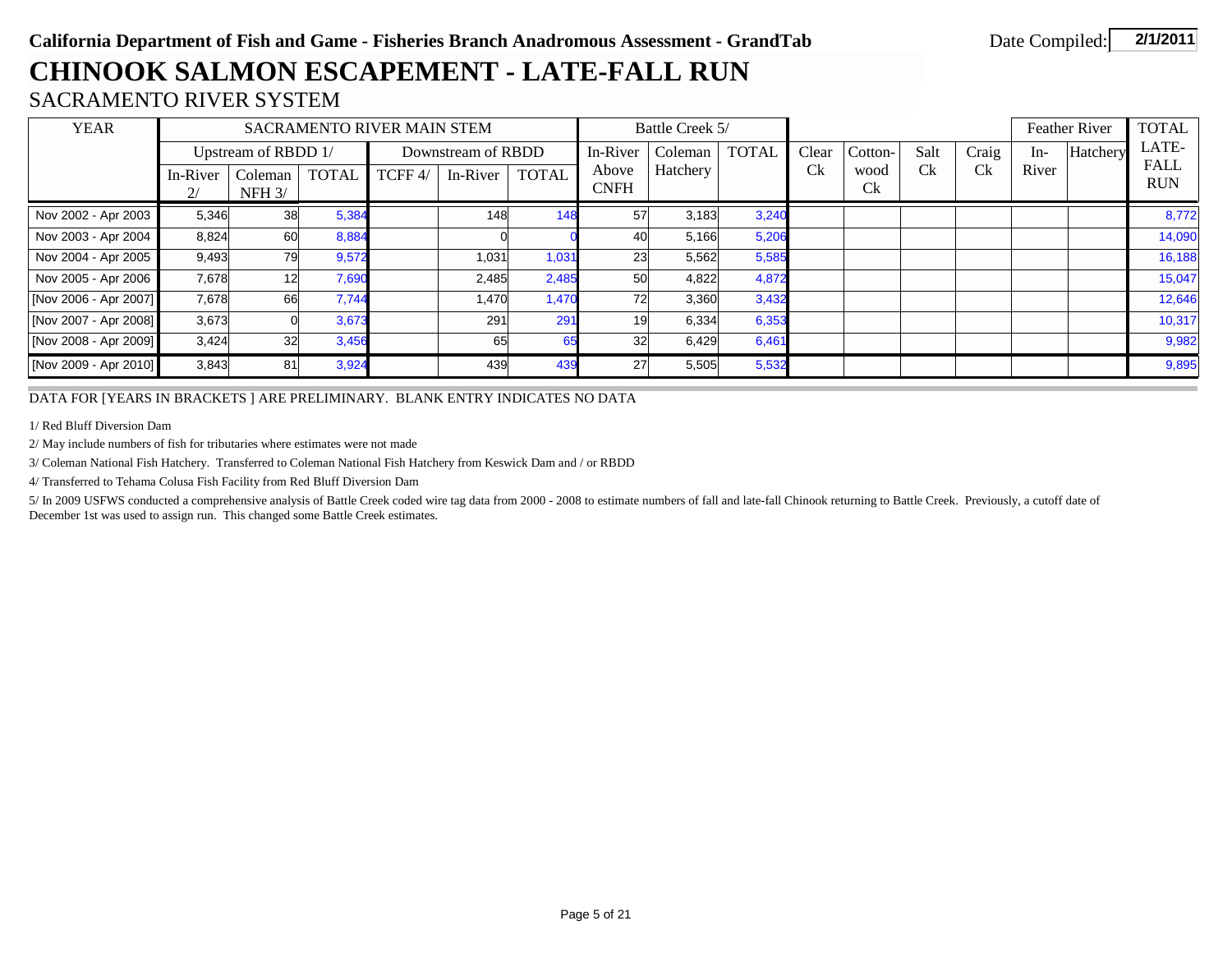## **CHINOOK SALMON ESCAPEMENT - WINTER RUN**

CENTRAL VALLEY: Sacramento and San Joaquin river systems

| <b>YEAR</b>         |          |                   |              | SACRAMENTO RIVER SYSTEM |                       |               |               | San Joaquin<br><b>TOTAL</b> |                                | Sacramento Mainstem Winter Salmon Data 1/ |                |         |                      |
|---------------------|----------|-------------------|--------------|-------------------------|-----------------------|---------------|---------------|-----------------------------|--------------------------------|-------------------------------------------|----------------|---------|----------------------|
|                     |          | Mainstem In-River |              |                         | Hatchery Transfers 1/ | <b>Battle</b> | TOTAL 5/      | System                      | <b>CENTRAL</b>                 | Fish                                      | Angler         |         | REDD distribution 2/ |
|                     | Upstream | Downstr.          | <b>TOTAL</b> | Coleman                 | Livingston            | Creek         | <b>SAC</b>    | Calaveras                   | <b>VALLEY</b><br><b>SYSTEM</b> | Passing                                   | Harvest        |         | Upstream   Downstr.  |
|                     | RBDD 2/  | RBDD 3/           | In-River     | Hatchery                | <b>Stone NFH</b>      | 4/            | <b>SYSTEM</b> | River                       |                                | RBDD 3/                                   | 4/             | of RBDD | of RBDD              |
| Dec 1969 - Aug 1970 | 40,409   |                   | 40,40        |                         |                       |               | 40,40         |                             | 40,409                         | 40,409                                    |                |         |                      |
| Dec 1970 - Aug 1971 | 53,089   |                   | 53,089       |                         |                       |               | 53,089        |                             | 53,089                         | 53,089                                    |                |         |                      |
| Dec 1971 - Aug 1972 | 35,929   |                   | 35,929       |                         |                       |               | 37,133        |                             | 37,133                         | 37,133                                    | 1,204          |         |                      |
| Dec 1972 - Aug 1973 | 22,651   |                   | 22,65'       |                         |                       |               | 24,079        |                             | 24,079                         | 24,079                                    | 1,428          |         |                      |
| Dec 1973 - Aug 1974 | 21,389   |                   | 21,389       |                         |                       |               | 21,897        |                             | 21,897                         | 21,897                                    | 508            |         |                      |
| Dec 1974 - Aug 1975 | 22,579   |                   | 22,57        |                         |                       |               | 23,43         | 500                         | 23,930                         | 23,430                                    | 851            |         |                      |
| Dec 1975 - Aug 1976 | 33,029   |                   | 33,029       |                         |                       |               | 35,096        | 500                         | 35,596                         | 35,096                                    | 2,067          |         |                      |
| Dec 1976 - Aug 1977 | 16,470   |                   | 16,470       |                         |                       |               | 17,214        |                             | 17,214                         | 17,214                                    | 744            |         |                      |
| Dec 1977 - Aug 1978 | 24,735   |                   | 24,73        |                         |                       |               | 24,862        | 150                         | 25,012                         | 24,862                                    | 127            |         |                      |
| Dec 1978 - Aug 1979 | 2,339    |                   | 2,339        |                         |                       |               | 2,364         |                             | 2,364                          | 2,364                                     | 25             |         |                      |
| Dec 1979 - Aug 1980 | 1,142    |                   | 1,142        |                         |                       |               | 1,156         |                             | 1,156                          | 1,156                                     | 14             |         |                      |
| Dec 1980 - Aug 1981 | 19,795   | 2,756             | 22,55'       |                         |                       |               | 22,797        |                             | 22,797                         | 20,041                                    | 246            | 87.8%   | 12.2%                |
| Dec 1981 - Aug 1982 | 1,233    | 39                | 1,272        |                         |                       |               | 1,28          |                             | 1,281                          | 1,242                                     | 9              | 97.0%   | 3.0%                 |
| Dec 1982 - Aug 1983 | 1,827    |                   | 1,827        |                         |                       |               | 1,83'         |                             | 1,831                          | 1,831                                     |                |         |                      |
| Dec 1983 - Aug 1984 | 2,662    |                   | 2,662        |                         |                       |               | 2,663         | 100                         | 2,763                          | 2,663                                     |                |         |                      |
| Dec 1984 - Aug 1985 | 3,686    | 1,445             | 5,131        |                         |                       |               | 5,407         |                             | 5,407                          | 3,962                                     | 276            | 71.8%   | 28.2%                |
| Dec 1985 - Aug 1986 | 2,566    |                   | 2,566        |                         |                       |               | 2,596         |                             | 2,596                          | 2,596                                     | 30             |         |                      |
| Dec 1986 - Aug 1987 | 2,068    | 97                | 2,165        |                         |                       |               | 2,185         |                             | 2,185                          | 2,088                                     | 20             | 95.5%   | 4.5%                 |
| Dec 1987 - Aug 1988 | 2,129    | 728               | 2,857        |                         |                       |               | 2,878         |                             | 2,878                          | 2,150                                     | 21             | 74.5%   | 25.5%                |
| Dec 1988 - Aug 1989 | 635      | 14                | 649          | 42                      |                       |               | 69            |                             | 696                            | 682                                       | 5 <sup>1</sup> | 97.9%   | 2.1%                 |
| Dec 1989 - Aug 1990 | 384      | 28                | 412          | 14                      |                       |               | 430           |                             | 430                            | 402                                       |                | 93.3%   | 6.7%                 |
| Dec 1990 - Aug 1991 | 177      | $\Omega$          | 177          | 33                      |                       |               | 21            |                             | 211                            | 211                                       |                | 100.0%  | $0\%$                |
| Dec 1991 - Aug 1992 | 1,159    | 44                | 1,203        | 34                      |                       |               | 1,240         |                             | 1,240                          | 1,196                                     | $\overline{3}$ | 96.4%   | 3.6%                 |
| Dec 1992 - Aug 1993 | 369      | $\mathbf{Q}$      | 378          |                         |                       |               | 387           |                             | 387                            | 378                                       | $\mathsf{q}$   | 97.7%   | 2.3%                 |
| Dec 1993 - Aug 1994 | 144      | $\Omega$          | 144          | 42                      |                       |               | 186           |                             | 186                            | 186                                       | $\Omega$       | 100.0%  | 0%                   |
| Dec 1994 - Aug 1995 | 1,159    |                   | 1,166        | 43                      |                       | 88            | 1,29          |                             | 1,297                          | 1,290                                     | $\Omega$       | 99.4%   | 0.6%                 |
| Dec 1995 - Aug 1996 | 1,012    | $\Omega$          | 1,012        |                         |                       | 325           | 1,337         |                             | 1,337                          | 1,337                                     | $\Omega$       | 100.0%  | 0%                   |
| Dec 1996 - Aug 1997 | 836      | $\Omega$          | 836          |                         |                       | 44            | 880           |                             | 880                            | 880                                       | $\Omega$       | 100.0%  | $0\%$                |
| Dec 1997 - Aug 1998 | 2,831    | 62                | 2,893        |                         | 99                    |               | 2,992         |                             | 2,992                          | 2,930                                     | $\Omega$       | 97.9%   | 2.1%                 |
| Dec 1998 - Aug 1999 | 3,264    | $\mathbf 0$       | 3,26         |                         | 24                    |               | 3,288         |                             | 3,288                          | 3,288                                     | $\overline{0}$ | 100.0%  | 0%                   |
| Dec 1999 - Aug 2000 | 1,261    | $\mathbf 0$       | 1,261        |                         | 89                    |               | 1,352         |                             | 1,352                          | 1,352                                     | $\Omega$       | 100.0%  | 0%                   |
| Dec 2000 - Aug 2001 | 8,085    | 35                | 8,120        |                         | 104                   |               | 8,22          |                             | 8,224                          | 5,499                                     | $\Omega$       | 99.6%   | 0.4%                 |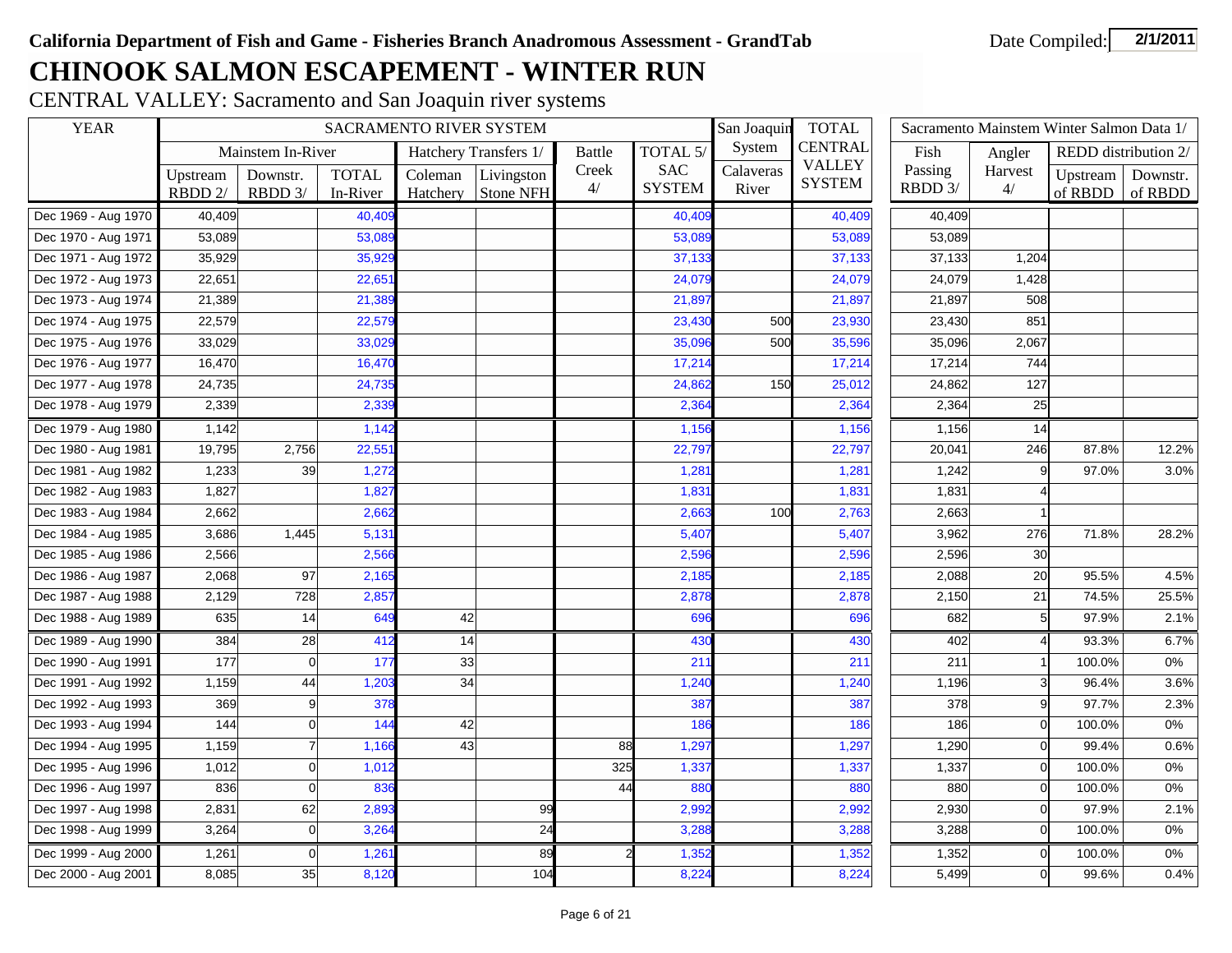## **CHINOOK SALMON ESCAPEMENT - WINTER RUN**

CENTRAL VALLEY: Sacramento and San Joaquin river systems

| <b>YEAR</b>           |                    |                       |                          |                     | SACRAMENTO RIVER SYSTEM |             |                             | San Joaquin        | <b>TOTAL</b>                   | Sacramento Mainstem Winter Salmon Data 1/ |         |                     |                      |  |  |  |
|-----------------------|--------------------|-----------------------|--------------------------|---------------------|-------------------------|-------------|-----------------------------|--------------------|--------------------------------|-------------------------------------------|---------|---------------------|----------------------|--|--|--|
|                       |                    | Mainstem In-River     |                          |                     | Hatchery Transfers 1/   | Battle      | TOTAL 5/                    | System             | <b>CENTRAL</b>                 | Fish                                      | Angler  |                     | REDD distribution 2/ |  |  |  |
|                       | Upstream<br>RBDD2/ | Downstr.<br>$RBDD$ 3/ | <b>TOTAL</b><br>In-River | Coleman<br>Hatchery | Livingston<br>Stone NFH | Creek<br>4/ | <b>SAC</b><br><b>SYSTEM</b> | Calaveras<br>River | <b>VALLEY</b><br><b>SYSTEM</b> | Passing<br>RBDD 3/                        | Harvest | Upstream<br>of RBDD | Downstr.<br>of RBDD  |  |  |  |
| Dec 2001 - Aug 2002   | 7,325              | 12                    | 7,337                    |                     | 104                     |             | 7,441                       |                    | 7,441                          | 9,157                                     |         | 99.8%               | 0.2%                 |  |  |  |
| Dec 2002 - Aug 2003   | 8,105              | 28                    | 8,133                    |                     | 85                      |             | 8,218                       |                    | 8,218                          | 9,724                                     |         | 99.7%               | 0.3%                 |  |  |  |
| Dec 2003 - Aug 2004   | 7,784              |                       | 7,784                    |                     | 85                      |             | 7,869                       |                    | 7,869                          | 7,192                                     |         | 100.0%              | 0%                   |  |  |  |
| Dec 2004 - Aug 2005   | 15,730             |                       | 15,730                   |                     | 109                     |             | 15,839                      |                    | 15,839                         | 5,299                                     |         | 100.0%              | 0%                   |  |  |  |
| Dec 2005 - Aug 2006   | 17,149             | 48                    | 17,197                   |                     | 93                      |             | 17,296                      |                    | 17,296                         | 7,415                                     |         | 99.7%               | 0.3%                 |  |  |  |
| [Dec 2006 - Aug 2007] | 2,487              |                       | 2,487                    |                     | 54                      |             | 2,542                       |                    | 2,542                          | 6,144                                     |         | 100.0%              | 0%                   |  |  |  |
| [Dec 2007 - Aug 2008] | 2,725              |                       | 2,725                    |                     | 105                     |             | 2,830                       |                    | 2,830                          | 3,635                                     |         | 100.0%              | 0%                   |  |  |  |
| [Dec 2008 - Aug 2009] | 4,416              |                       | 4,416                    |                     | 121                     |             | 4,537                       |                    | 4,537                          |                                           |         | 100.0%              | 0%                   |  |  |  |
| [Dec 2009 - Aug 2010] | 1,533              |                       | 1,533                    |                     | 63                      |             | 1,596                       |                    | 1,596                          |                                           |         | 100.0%              | 0%                   |  |  |  |

|                    | Sacramento Mainstem Winter Salmon Data 1/ |                     |                      |
|--------------------|-------------------------------------------|---------------------|----------------------|
| Fish               | Angler                                    |                     | REDD distribution 2/ |
| Passing<br>RBDD 3/ | Harvest<br>4/                             | Upstream<br>of RBDD | Downstr.<br>of RBDD  |
| 9,157              | 0                                         | 99.8%               | 0.2%                 |
| 9,724              | 0                                         | 99.7%               | 0.3%                 |
| 7,192              | 0                                         | 100.0%              | $0\%$                |
| 5,299              | ი                                         | 100.0%              | 0%                   |
| 7,415              | 0                                         | 99.7%               | 0.3%                 |
| 6,144              | ი                                         | 100.0%              | $0\%$                |
| 3,635              | 0                                         | 100.0%              | 0%                   |
|                    |                                           | 100.0%              | $0\%$                |
|                    |                                           | 100.0%              | 0%                   |

DATA FOR [YEARS IN BRACKETS ] ARE PRELIMINARY. BLANK ENTRY INDICATES NO DATA

1/ Fish transferred from Red Bluff Diversion Dam (RBDD) and Keswick Trap to hatcheries

2/ Upstream mainstem in-river estimates prior to 2001 were based on RBDD counts. Subsequent estimates are based on carcass surveys. Numbers using RBDD data are adjusted for angler harvest.

3/ Downstream mainstem numbers based on upstream estimates and redd distribution.

4/ Fish passed upstream of Coleman Weir

5/ Total winter estimate includes mainstem in-river, tributaries, hatcheries, and angler harvest

1/ Data used (when appropriate) to determine mainstem inriver estimate.

2/ Based on aerial survey

3/ Estimated from fish counts at Red Bluff Diversion Dam (RBDD)

4/ Estimated angler harvest upstream of RBDD. After 1995, it was assumed that there was no harvest due to winter-run salmon angling closure.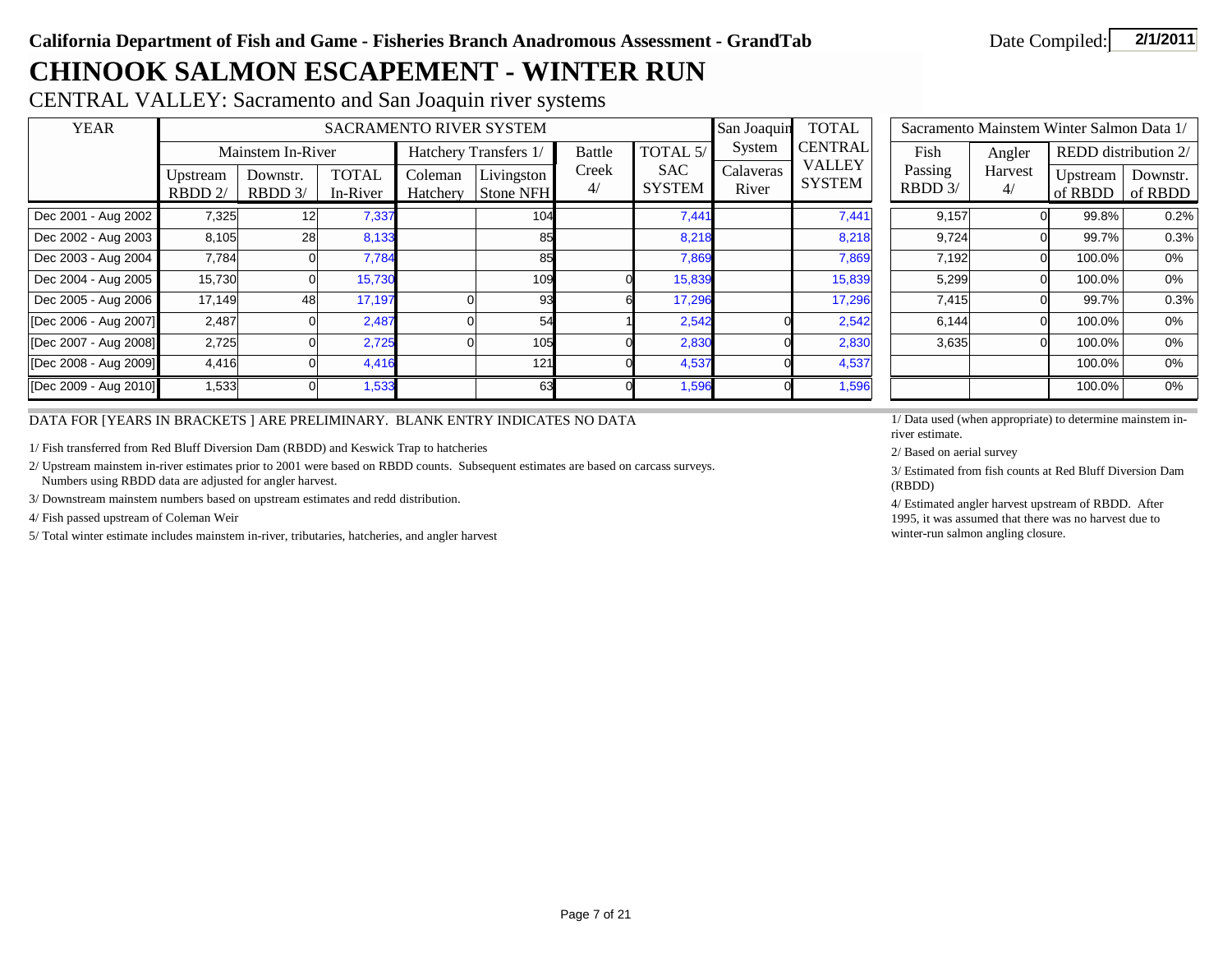## **CHINOOK SALMON ESCAPEMENT - SPRING RUN**

CENTRAL VALLEY: Sacramento and San Joaquin river systems

|      | <b>YEAR</b> Sacramento River Mainstem |                       |        | <b>Battle</b>  | Clear        |             | Cotton-Antelope | Mill  | Thomes | Deer  | Big            | <b>Butte</b> |                | Feather River           |                 | Yuba  | Calaveras TOTAL |               |
|------|---------------------------------------|-----------------------|--------|----------------|--------------|-------------|-----------------|-------|--------|-------|----------------|--------------|----------------|-------------------------|-----------------|-------|-----------------|---------------|
|      |                                       | Upstr. Downstr. TOTAL |        | Ck             | Ck           | wood        | Ck              | Ck    | Ck     | Ck    | Chico          | Ck           |                | In-River Hatchery TOTAL |                 | River | River           | <b>SPRING</b> |
|      | RBDD 1/RBDD                           |                       |        | 4/             |              | Ck          |                 |       |        |       | Ck             | Snorkel      | 2/             | 3/                      |                 |       |                 | <b>RUN</b>    |
| 1960 |                                       |                       |        |                |              |             |                 | 2,368 |        |       |                | 8,700        |                |                         |                 |       |                 | 11,068        |
| 1961 |                                       |                       |        |                |              |             |                 | 1,245 |        |       |                | 3,082        |                |                         |                 |       |                 | 4,327         |
| 1962 |                                       |                       |        |                |              |             |                 | 1,692 |        |       | 200            | 1,750        |                |                         |                 |       |                 | 3,642         |
| 1963 |                                       |                       |        |                | $\mathbf{0}$ |             |                 | 1,315 |        | 2,302 | 500            | 6,100        | 600            |                         | 600             |       |                 | 10,817        |
| 1964 |                                       |                       |        |                | $\mathbf{0}$ |             |                 | 1,539 |        | 2,874 | 100            | 600          | 2,908          |                         | 2,908           |       |                 | 8,021         |
| 1965 |                                       |                       |        |                | $\mathbf{0}$ |             |                 |       |        |       | 50             | 1,000        | 738            |                         | 738             |       |                 | 1,788         |
| 1966 |                                       |                       |        |                | $\Omega$     |             |                 |       |        |       | 50             | 80           | 297            |                         | 297             |       |                 | 427           |
| 1967 |                                       |                       |        |                |              |             |                 |       |        |       | 150            | 180          |                | 146                     | 146             |       |                 | 476           |
| 1968 |                                       |                       |        |                | $\mathbf{0}$ |             |                 |       |        |       | 175            | 280          |                | 208                     | 208             |       |                 | 663           |
| 1969 | 20,000                                |                       | 20,00  |                | $\Omega$     |             |                 |       |        |       | 200            | 830          |                | 348                     | 348             |       |                 | 21,378        |
| 1970 | 3,652                                 |                       | 3,652  |                |              |             |                 | 1,500 |        | 2,000 |                | 285          |                | 235                     | 235             |       |                 | 7,672         |
| 1971 | 5,830                                 |                       | 5,83   |                |              |             |                 | 1,000 |        | 1,500 | $\mathsf{d}$   | 470          |                | 481                     | 481             |       |                 | 9,281         |
| 1972 | 7,038                                 |                       | 7,03   |                |              |             |                 | 500   |        | 400   |                | 150          |                | 256                     | 256             |       | 500             | 8,844         |
| 1973 | 7,175                                 |                       | 7,175  |                |              | $\mathbf 0$ |                 | 1,700 |        | 2,000 | 50             | 300          |                | 205                     | 205             |       |                 | 11,430        |
| 1974 | 3,800                                 |                       | 3,800  |                |              | 3           |                 | 1,500 |        | 3,500 | 100            | 150          |                | 198                     | 198             |       |                 | 9,251         |
| 1975 | 10,234                                |                       | 10,23  |                |              | з           |                 | 3,500 |        | 8,500 |                | 650          |                | 691                     | 691             |       |                 | 23,578        |
| 1976 | 25,095                                |                       | 25,09  |                |              |             |                 |       |        |       |                | 46           |                | 699                     | 699             |       |                 | 25,840        |
| 1977 | 11,545                                |                       | 11,54  |                |              |             |                 | 460   |        | 340   | 100            | 100          |                | 185                     | 185             |       |                 | 12,730        |
| 1978 | 5,669                                 |                       | 5,66   |                |              |             |                 | 925   |        | 1,200 |                | 128          | $\overline{a}$ | 202                     | 20 <sup>2</sup> |       |                 | 8,126         |
| 1979 | 2,856                                 |                       | 2,856  |                |              |             |                 |       |        |       |                | 10           |                | 250                     | 25C             |       |                 | 3,116         |
| 1980 | 9,363                                 | 6                     | 9,36   |                |              |             |                 | 500   |        | 1,500 |                | 226          | 400            | 269                     | 669             | 200   |                 | 12,464        |
| 1981 | 20,655                                |                       | 20,65  |                |              |             |                 |       |        |       |                | 250          | 531            | 469                     | 1,000           | 200   |                 | 22,105        |
| 1982 | 23,156                                |                       | 23,156 |                |              | $\Omega$    |                 | 700   |        | 1,500 |                | 534          | 90             | 1,910                   | 2,000           |       |                 | 27,890        |
| 1983 | 3,854                                 | 1,793                 | 5,64   |                |              |             | 59              |       |        | 500   |                | 50           |                | 1,702                   | 1,702           |       |                 | 7,958         |
| 1984 | 7,823                                 |                       | 7,82   |                |              |             |                 | 191   |        |       | $\overline{0}$ | 23           |                | 1,562                   | 1,562           |       |                 | 9,599         |
| 1985 | 10,200                                | 2,713                 | 12,91  |                |              |             |                 | 121   |        | 301   | $\Omega$       | 254          |                | 1,632                   | 1,632           |       |                 | 15,221        |
| 1986 | 15,948                                | 6,110                 | 22,05  |                |              |             |                 | 291   |        | 543   |                | 1,371        |                | 1,433                   | 1,433           |       |                 | 25,696        |
| 1987 | 10,911                                | 1,460                 | 12,37  |                |              |             |                 | 90    |        | 200   |                | 14           |                | 1,213                   | 1,213           |       |                 | 13,888        |
| 1988 | 9,601                                 | 266                   | 9,86   |                |              |             |                 | 572   |        | 371   |                | 1,290        |                | 6,833                   | 6,833           |       |                 | 18,933        |
| 1989 | 5,131                                 | $\overline{0}$        | 5,13   | $\overline{7}$ |              | $\mathbf 0$ |                 | 563   |        | 84    |                | 1,300        |                | 5,078                   | 5,078           |       |                 | 12,163        |
| 1990 | 3,896                                 | 302                   | 4,198  | $\overline{2}$ |              |             |                 | 844   |        | 496   |                | 250          |                | 1,893                   | 1,893           |       |                 | 7,683         |
| 1991 | 766                                   | 59                    | 825    |                |              |             |                 | 319   |        | 479   |                |              |                | 4,303                   | 4,303           |       |                 | 5,926         |
| 1992 | 371                                   | $\mathsf{d}$          | 37'    |                |              |             | $\Omega$        | 237   |        | 209   |                | 730          |                | 1,497                   | 1,497           |       |                 | 3,044         |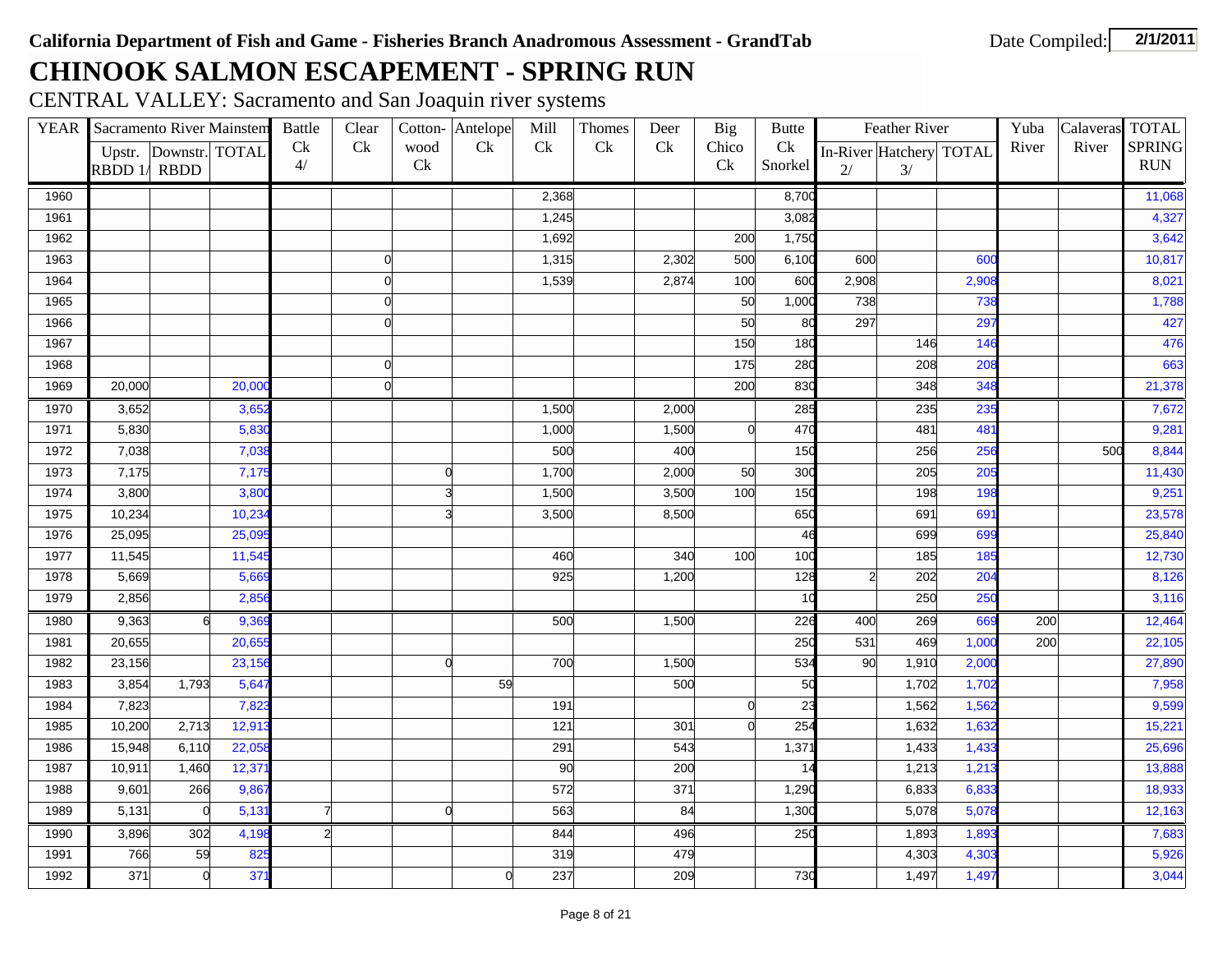## **CHINOOK SALMON ESCAPEMENT - SPRING RUN**

CENTRAL VALLEY: Sacramento and San Joaquin river systems

| <b>YEAR</b> |         | <b>Sacramento River Mainstem</b> |                 | <b>Battle</b> | Clear | Cotton- | Antelope | Mill  | Thomes | Deer  | <b>Big</b>     | <b>Butte</b> |    | Feather River           |       | Yuba  | Calaveras | <b>TOTAL</b>  |
|-------------|---------|----------------------------------|-----------------|---------------|-------|---------|----------|-------|--------|-------|----------------|--------------|----|-------------------------|-------|-------|-----------|---------------|
|             |         | Upstr. Downstr. TOTAL            |                 | <b>C</b> k    | Ck    | wood    | Ck       | Ck    | Ck     | Ck    | Chico          | Ck           |    | In-River Hatchery TOTAL |       | River | River     | <b>SPRING</b> |
|             | RBDD 1/ | <b>RBDD</b>                      |                 | 4/            |       | Ck      |          |       |        |       | Ck             | Snorkel      | 2/ | 3/                      |       |       |           | <b>RUN</b>    |
| 1993        | 391     |                                  | 39 <sup>′</sup> |               |       |         |          | 61    |        | 259   | 38             | 650          |    | 4,672                   | 4,672 |       |           | 6,076         |
| 1994        | 862     |                                  | 862             |               |       |         |          | 723   |        | 485   | 2              | 474          |    | 3,641                   | 3,641 |       |           | 6,187         |
| 1995        | 349     | 77                               | 426             | 66            |       | 8       |          | 320   |        | 1,295 | 200            | 7,500        |    | 5,414                   | 5,414 |       |           | 15,238        |
| 1996        | 378     |                                  | 378             | 35            |       |         |          | 253   |        | 614   | $\overline{2}$ | 1,413        |    | 6,381                   | 6,381 |       |           | 9,083         |
| 1997        | 126     |                                  | 128             | 107           |       |         |          | 202   |        | 466   | $\overline{2}$ | 635          |    | 3,653                   | 3,653 |       |           | 5,193         |
| 1998        | 1,115   |                                  | 1,115           | 178           | 47    | 477     | 154      | 424   |        | 1,879 | 369            | 20,259       |    | 6,746                   | 6,746 |       |           | 31,649        |
| 1999        | 262     |                                  | 262             | 73            | 35    | 102     | 40       | 560   |        | 1,591 | 27             | 3,679        |    | 3,731                   | 3,731 |       |           | 10,100        |
| 2000        | 43      |                                  | 43              | 78            | 9     | 122     |          | 544   |        | 637   | 27             | 4,118        |    | 3,657                   | 3,657 |       |           | 9,244         |
| 2001        | 600     | 21                               | 62'             | 111           |       | 245     |          | 1,104 |        | 1,622 | 39             | 9,605        |    | 4,135                   | 4,135 | 108   |           | 17,598        |
| 2002        | 195     |                                  | 195             | 222           | 66    | 125     | 46       | 1,594 |        | 2,195 | $\Omega$       | 8,785        |    | 4,189                   | 4,189 |       |           | 17,419        |
| 2003        |         |                                  |                 | 221           | 25    | 73      | 46       | 1,426 |        | 2,759 | 81             | 4,398        |    | 8,662                   | 8,662 |       |           | 17,691        |
| 2004        | 370     |                                  | 37 <sub>0</sub> | 90            | 98    | 17      |          | 998   |        | 804   | $\Omega$       | 7,390        |    | 4,212                   | 4,212 |       |           | 13,982        |
| 2005        |         | 30                               | 30              | 73            | 69    | 47      | 82       | 1,150 |        | 2,239 | 37             | 10,625       |    | 1,774                   | 1,774 |       |           | 16,126        |
| 2006        |         |                                  |                 | 221           | 77    | 55      | 102      | 1,002 |        | 2,432 | 299            | 4,579        |    | 2,181                   | 2,181 |       |           | 10,948        |
| $[2007]$    | 248     |                                  | 248             | 291           | 194   | 34      | 26       | 920   |        | 644   | $\overline{0}$ | 4,943        |    | 2,674                   | 2,674 |       |           | 9,974         |
| [2008]      |         | 52                               | 52              | 105           | 200   |         |          | 362   |        | 140   | $\Omega$       | 3,935        |    | 1,624                   | 1,624 |       |           | 6,420         |
| [2009]      |         |                                  |                 | 194           | 120   |         |          | 220   |        | 213   | 6              | 2,059        |    | 989                     | 989   |       |           | 3,801         |
| [2010]      |         |                                  |                 | 172           | 21    | 15      | 17       | 482   |        | 262   | 2              | 1,160        |    | 1,661                   | 1,661 |       |           | 3,792         |

#### DATA FOR [YEARS IN BRACKETS ] ARE PRELIMINARY. BLANK ENTRY INDICATES NO DATA

1/ Red Bluff Diversion Dam. Estimates for 1960 - 1968 spring run are included with fall run.

2/ Feather River Survey does not provide separate estimates for fall and spring escapement. Spring-run estimates are included with fall-run estimates. Fish were transported above Oroville Dam in 1964-1966.

3/ Feather River Hatchery implemented a methodology change in 2005 for distinguishing spring-run from fall-run. Fish arriving prior to the spring-run spawning period were tagged and returned to the river. The spring-run escapement was the number of these tagged fish that subsequently returned to the hatchery during the spring-run spawning period.

4/ In 2009 USFWS conducted a comprehensive analysis of Battle Creek coded wire tag data from 2000 - 2008 to estimate numbers of fall and late-fall Chinook returning to Battle Creek. Previously, a cutoff date of December 1st was used to assign run. This changed some Battle Creek estimates.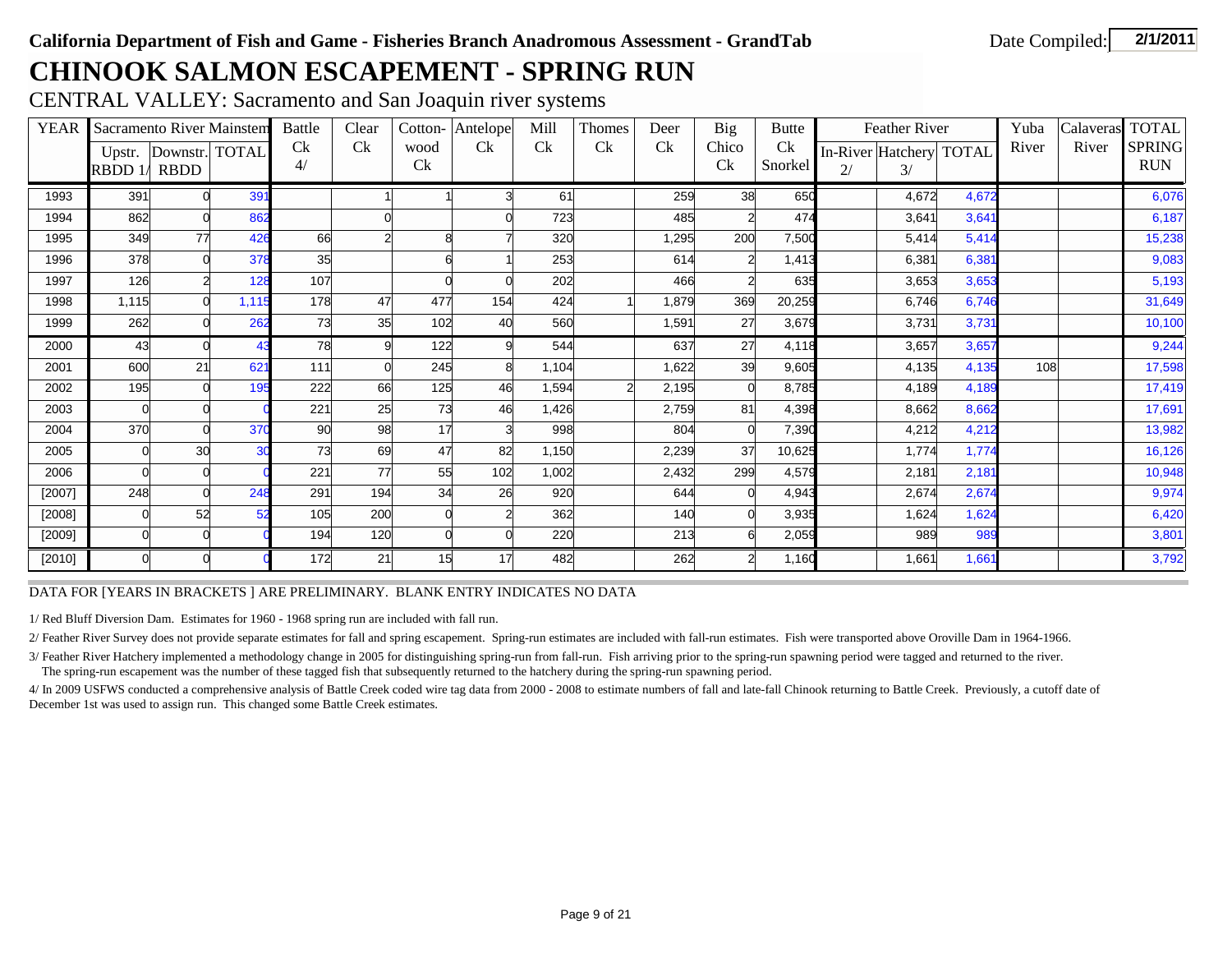# **CHINOOK SALMON ESCAPEMENT - FALL RUN Summary I**

CENTRAL VALLEY: Sacramento and San Joaquin River Systems

| <b>YEAR</b> |            |          | Sacramento River System |              |            | San Joaquin River System |              | Sacramento and San Joaquin |                      |              |  |
|-------------|------------|----------|-------------------------|--------------|------------|--------------------------|--------------|----------------------------|----------------------|--------------|--|
|             | Hatcheries |          | In-River                | <b>TOTAL</b> | Hatcheries | In-River                 | <b>TOTAL</b> |                            | <b>River Systems</b> |              |  |
|             | 1/         | Mainstem | Tributaries<br>60,000   |              | 2/         | Tributaries              |              | Hatcheries                 | In-River             | <b>TOTAL</b> |  |
| 1952        | 11,000     | 267,000  |                         | 338,000      |            | 22,000                   | 22,000       | 11,000                     | 349,000              | 360,000      |  |
| 1953        | 12,000     | 408,000  | 93,000                  | 513,000      |            | 84,000                   | 84,000       | 12,000                     | 585,000              | 597,000      |  |
| 1954        | 8,000      | 276,000  | 128,000                 | 412,000      |            | 75,000                   | 75,000       | 8,000                      | 479,000              | 487,000      |  |
| 1955        | 18,000     | 231,000  | 120,300                 | 369,300      |            | 31,000                   | 31,000       | 18,000                     | 382,300              | 400,300      |  |
| 1956        | 8,995      | 93,157   | 52,448                  | 154,600      |            | 12,174                   | 12,174       | 8,995                      | 157,779              | 166,774      |  |
| 1957        | 3,920      | 67,189   | 31,889                  | 102,998      |            | 15,182                   | 15,182       | 3,920                      | 114,260              | 118,180      |  |
| 1958        | 24,214     | 127,753  | 88,620                  | 240,587      |            | 46,879                   | 46,879       | 24,214                     | 263,252              | 287,466      |  |
| 1959        | 24,076     | 266,600  | 135,517                 | 426,193      |            | 52,706                   | 52,706       | 24,076                     | 454,823              | 478,899      |  |
| 1960        | 38,771     | 232,940  | 147,050                 | 418,761      |            | 57,255                   | 57,255       | 38,771                     | 437,245              | 476,016      |  |
| 1961        | 22,465     | 149,581  | 78,989                  | 251,035      |            | 2,587                    | 2,587        | 22,465                     | 231,157              | 253,622      |  |
| 1962        | 17,510     | 136,337  | 96,034                  | 249,881      |            | 1,755                    | 1,755        | 17,510                     | 234,126              | 251,636      |  |
| 1963        | 8,325      | 145,681  | 137,905                 | 291,911      |            | 2,301                    | 2,301        | 8,325                      | 285,887              | 294,212      |  |
| 1964        | 30,498     | 148,084  | 126,400                 | 304,982      | 362        | 9,883                    | 10,245       | 30,860                     | 284,367              | 315,227      |  |
| 1965        | 20,398     | 103,376  | 66,195                  | 189,969      | 173        | 7,448                    | 7,621        | 20,571                     | 177,019              | 197,590      |  |
| 1966        | 10,846     | 114,981  | 60,700                  | 186,527      | 480        | 8,826                    | 9,306        | 11,326                     | 184,507              | 195,833      |  |
| 1967        | 10,053     | 91,690   | 55,900                  | 157,643      | 250        | 22,535                   | 22,785       | 10,303                     | 170,125              | 180,428      |  |
| 1968        | 14,703     | 110,229  | 66,640                  | 191,572      | 954        | 17,788                   | 18,742       | 15,657                     | 194,657              | 210,314      |  |
| 1969        | 10,069     | 133,252  | 124,857                 | 268,178      | 615        | 51,597                   | 52,212       | 10,684                     | 309,706              | 320,390      |  |
| 1970        | 15,496     | 71,002   | 110,898                 | 197,396      | 648        | 37,449                   | 38,097       | 16,144                     | 219,349              | 235,493      |  |
| 1971        | 15,950     | 81,549   | 96,263                  | 193,762      | 1,125      | 43,732                   | 44,857       | 17,075                     | 221,544              | 238,619      |  |
| 1972        | 13,609     | 50,979   | 73,727                  | 138,315      | 472        | 14,276                   | 14,748       | 14,081                     | 138,982              | 153,063      |  |
| 1973        | 25,733     | 60,219   | 177,473                 | 263,425      | 782        | 7,113                    | 7,895        | 26,515                     | 244,805              | 271,320      |  |
| 1974        | 15,898     | 76,380   | 136,741                 | 229,019      | 1,222      | 4,385                    | 5,607        | 17,120                     | 217,506              | 234,626      |  |
| 1975        | 17,102     | 89,302   | 81,160                  | 187,564      | 1,099      | 6,726                    | 7,825        | 18,201                     | 177,188              | 195,389      |  |
| 1976        | 14,140     | 83,735   | 92,660                  | 190,535      | 718        | 3,955                    | 4,673        | 14,858                     | 180,350              | 195,208      |  |
| 1977        | 22,565     | 63,396   | 97,991                  | 183,952      | 661        | 1,050                    | 1,711        | 23,226                     | 162,437              | 185,663      |  |
| 1978        | 16,855     | 80,241   | 56,705                  | 153,801      | 586        | 2,575                    | 3,161        | 17,441                     | 139,521              | 156,962      |  |
| 1979        | 25,626     | 112,743  | 84,180                  | 222,549      | 734        | 4,363                    | 5,097        | 26,360                     | 201,286              | 227,646      |  |
| 1980        | 30,601     | 50,549   | 83,891                  | 165,041      | 796        | 6,300                    | 7,096        | 31,397                     | 140,740              | 172,137      |  |
| 1981        | 41,531     | 69,552   | 118,554                 | 229,637      | 924        | 29,698                   | 30,622       | 42,455                     | 217,804              | 260,259      |  |
| 1982        | 39,211     | 40,544   | 131,190                 | 210,945      | 2,866      | 16,895                   | 19,761       | 42,077                     | 188,629              | 230,706      |  |
| 1983        | 26,622     | 56,977   | 72,046                  | 155,645      | 6,363      | 43,282                   | 49,645       | 32,985                     | 172,305              | 205,290      |  |
| 1984        | 44,324     | 54,925   | 99,483                  | 198,732      | 2,109      | 62,066                   | 64,175       | 46,433                     | 216,474              | 262,907      |  |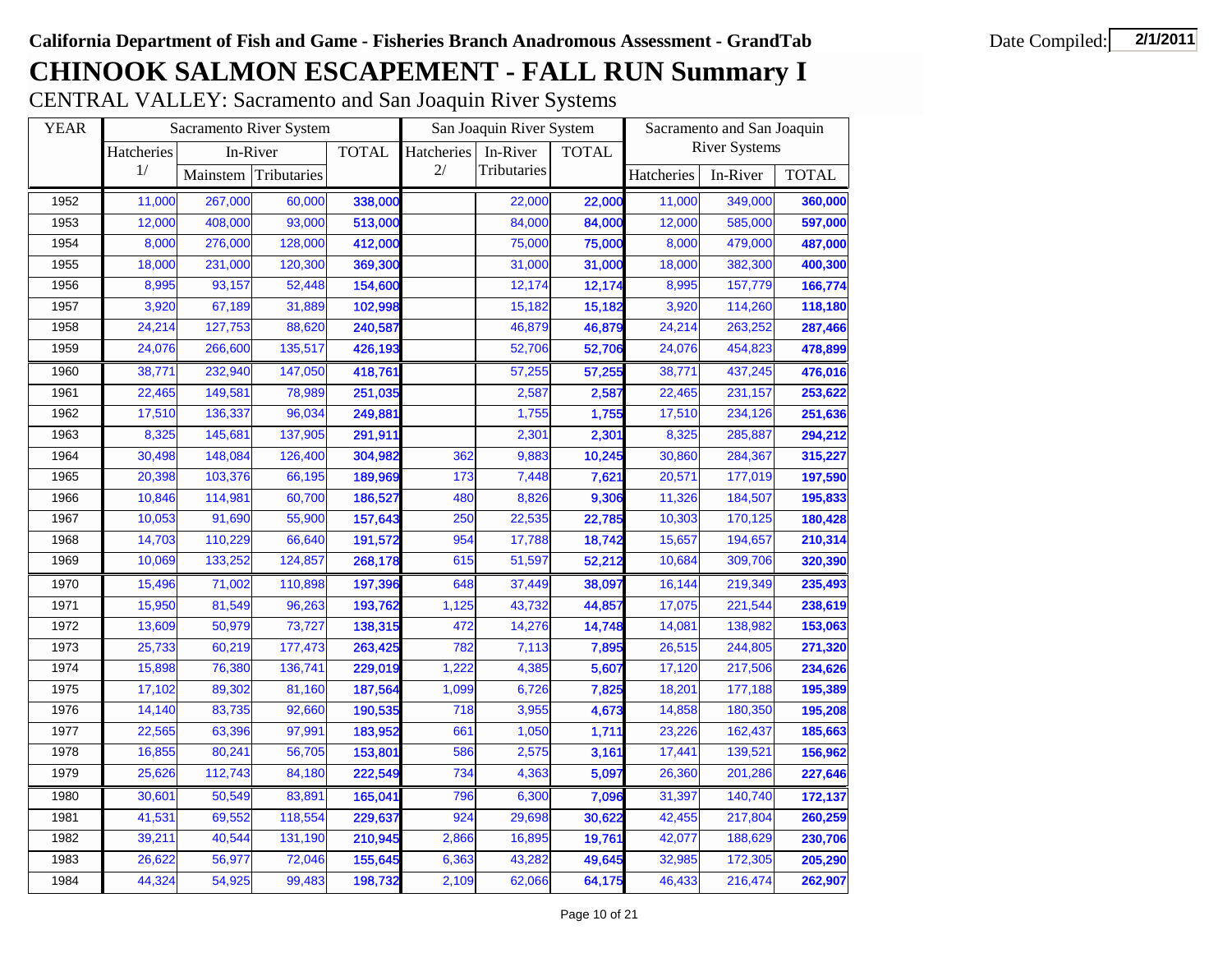# **CHINOOK SALMON ESCAPEMENT - FALL RUN Summary I**

CENTRAL VALLEY: Sacramento and San Joaquin River Systems

| <b>YEAR</b> |            |          | Sacramento River System |              |            | San Joaquin River System |              |            | Sacramento and San Joaquin |              |
|-------------|------------|----------|-------------------------|--------------|------------|--------------------------|--------------|------------|----------------------------|--------------|
|             | Hatcheries | In-River |                         | <b>TOTAL</b> | Hatcheries | In-River                 | <b>TOTAL</b> |            | <b>River Systems</b>       |              |
|             | 1/         | Mainstem | Tributaries             |              | 2/         | Tributaries              |              | Hatcheries | In-River                   | <b>TOTAL</b> |
| 1985        | 35,976     | 94,148   | 148,431                 | 278,555      | 1.434      | 76,315                   | 77,749       | 37,410     | 318,894                    | 356,304      |
| 1986        | 26,804     | 107,365  | 135,144                 | 269,313      | 2,563      | 25,944                   | 28,507       | 29,367     | 268,453                    | 297,820      |
| 1987        | 32,622     | 107,682  | 134,480                 | 274,784      | 1,588      | 25,211                   | 26,799       | 34,210     | 267,373                    | 301,583      |
| 1988        | 28,720     | 82,260   | 136,245                 | 247,225      | 585        | 20,626                   | 21,211       | 29,305     | 239,131                    | 268,436      |
| 1989        | 29,305     | 59,069   | 90,484                  | 178,858      | 163        | 3,329                    | 3,492        | 29,468     | 152,882                    | 182,350      |
| 1990        | 25,611     | 48,284   | 12,803                  | 86,698       | 114        | 1,041                    | 1,155        | 25,725     | 62,128                     | 87,853       |
| 1991        | 28,528     | 30,631   | 72,296                  | 131,455      | 83         | 917                      | 1,000        | 28,611     | 103,844                    | 132,455      |
| 1992        | 30,171     | 32,229   | 44,995                  | 107,395      | 1,078      | 1,940                    | 3,018        | 31,249     | 79,164                     | 110,413      |
| 1993        | 30,234     | 46,231   | 82,975                  | 159,440      | 2,573      | 3,410                    | 5,983        | 32,807     | 132,616                    | 165,423      |
| 1994        | 42,760     | 58,546   | 111,078                 | 212,384      | 2,862      | 5,421                    | 8,283        | 45,622     | 175,045                    | 220,667      |
| 1995        | 45,324     | 63,934   | 211,025                 | 320,283      | 3,925      | 5,960                    | 9,885        | 49,249     | 280,919                    | 330,168      |
| 1996        | 36,936     | 84,086   | 213,646                 | 334,668      | 5,024      | 11,859                   | 16,883       | 41,960     | 309,591                    | 351,551      |
| 1997        | 71,448     | 119,296  | 185,484                 | 376,228      | 7,440      | 19,129                   | 26,569       | 78,888     | 323,909                    | 402,797      |
| 1998        | 75,028     | 6,318    | 141,079                 | 222,425      | 3,890      | 19,711                   | 23,601       | 78,918     | 167,108                    | 246,026      |
| 1999        | 49,657     | 161,192  | 180,501                 | 391,350      | 4,787      | 18,122                   | 22,909       | 54,444     | 359,815                    | 414,259      |
| 2000        | 50,965     | 96,688   | 290,698                 | 438,351      | 7,396      | 39,934                   | 47,330       | 58,361     | 427,320                    | 485,681      |
| 2001        | 61,318     | 75,296   | 453,323                 | 589,937      | 7,391      | 27,303                   | 34,694       | 68,709     | 555,922                    | 624,631      |
| 2002        | 96,248     | 65,690   | 672,962                 | 834,900      | 9,753      | 28,016                   | 37,769       | 106,001    | 766,668                    | 872,669      |
| 2003        | 118,097    | 89,229   | 362,161                 | 569,487      | 8,666      | 12,839                   | 21,505       | 126,763    | 464,229                    | 590,992      |
| 2004        | 116,869    | 43,604   | 202,904                 | 363,377      | 11,406     | 12,065                   | 23,471       | 128,275    | 258,573                    | 386,848      |
| 2005        | 187,427    | 57,012   | 172,457                 | 416,896      | 5,984      | 14,813                   | 20,797       | 193,411    | 244,282                    | 437,693      |
| 2006        | 80,594     | 55,468   | 146,348                 | 282,410      | 4,289      | 6,176                    | 10,465       | 84,883     | 207,992                    | 292,875      |
| [2007]      | 21,682     | 17,061   | 54,559                  | 93,302       | 1,130      | 1,709                    | 2,839        | 22,812     | 73,329                     | 96,141       |
| [2008]      | 18,905     | 24,743   | 25,566                  | 69,214       | 315        | 2,341                    | 2,656        | 19,220     | 52,650                     | 71,870       |
| [2009]      | 20,904     | 5,827    | 22,842                  | 49,573       | 1,799      | 1,757                    | 3,556        | 22,703     | 30,426                     | 53,129       |
| [2010]      | 46,305     | 16,372   | 90,154                  | 152,831      | 5,421      | 4,929                    | 10,350       | 51,726     | 111,455                    | 163,181      |

DATA FOR [YEARS IN BRACKETS ] ARE PRELIMINARY. BLANK ENTRY INDICATES NO DATA

1/ Coleman National Fish Hatchery, Tehama-Colusa Fish Facility, Feather River Hatchery, and Nimbus Hatchery

2/ Mokelumne River Fish Installation and Merced River Fish Facility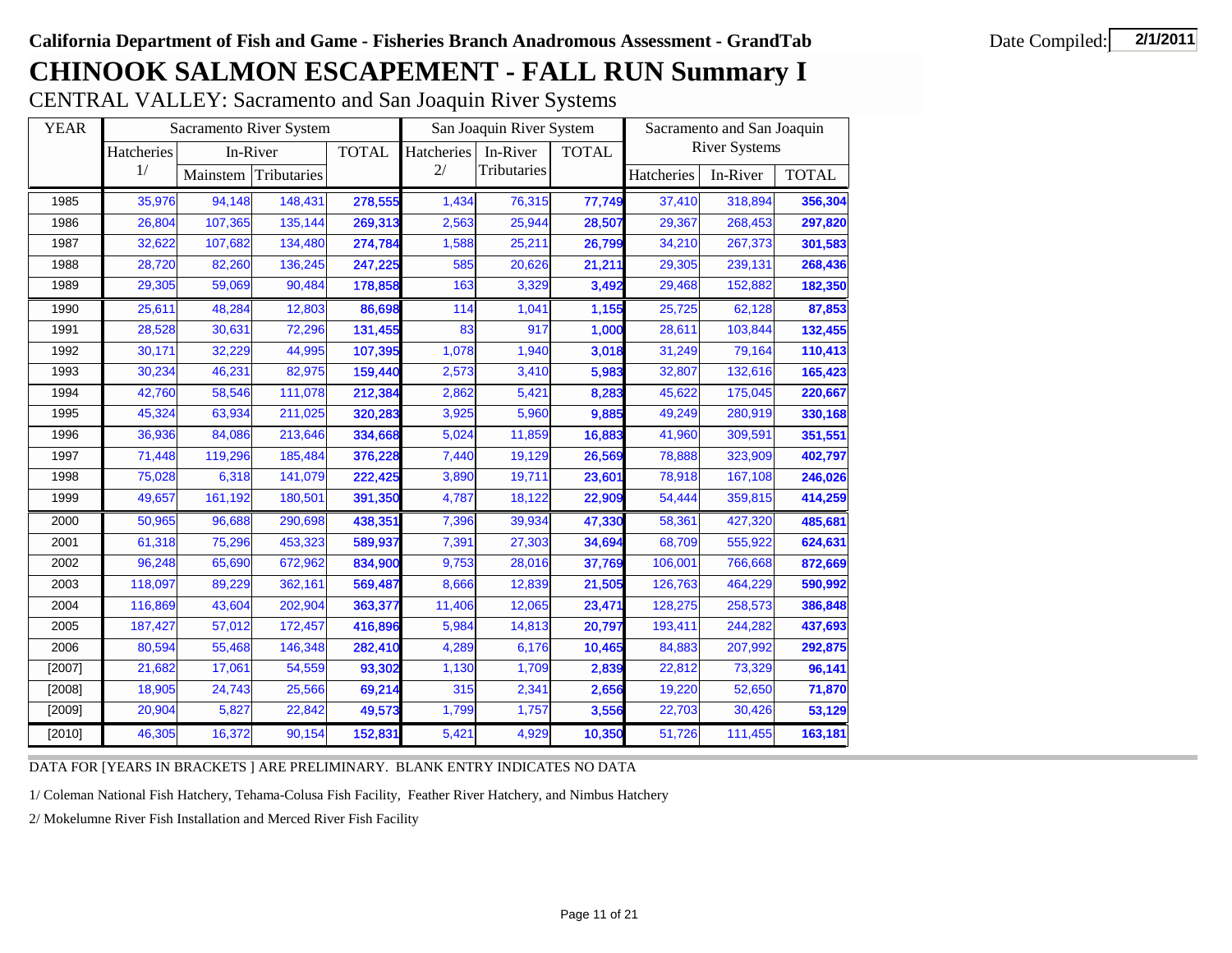## **CHINOOK SALMON ESCAPEMENT - FALL RUN Summary II** SACRAMENTO RIVER SYSTEM

| <b>YEAR</b> |          |          | Keswick Dam to Red Bluff Diversion Dam |              |          |          | Red Bluff Diversion Dam to Princeton Ferry |              |            | Princeton Ferry to Sacramento |              |
|-------------|----------|----------|----------------------------------------|--------------|----------|----------|--------------------------------------------|--------------|------------|-------------------------------|--------------|
|             | Coleman  | In-River |                                        | <b>TOTAL</b> | Tehama   | In-River |                                            | <b>TOTAL</b> | Feather +  | In-River                      | <b>TOTAL</b> |
|             | Hatchery |          | Mainstem Tributaries                   |              | Colusa   | Mainstem | Tributaries                                |              | Nimbus     | Tributaries                   |              |
|             |          |          |                                        |              | Hatchery |          | 1/                                         |              | Hatcheries |                               |              |
| 1952        | 11,000   | 210,716  | 4,000                                  | 225,716      |          | 56,284   | 31,000                                     | 87,284       |            | 25,000                        | 25,000       |
| 1953        | 12,000   | 321,409  | 12,300                                 | 345,709      |          | 86,591   | 18,700                                     | 105,291      |            | 62,000                        | 62,000       |
| 1954        | 8,000    | 217,551  | 13,000                                 | 238,551      |          | 58,449   | 13,000                                     | 71,449       |            | 102,000                       | 102,000      |
| 1955        | 10,000   | 182,293  | 18,800                                 | 211,093      |          | 48,707   | 4,500                                      | 53,207       | 8,000      | 97,000                        | 105,000      |
| 1956        | 7,458    | 87,357   | 21,500                                 | 116,315      |          | 5,800    | 2,848                                      | 8,648        | 1,537      | 28,100                        | 29,637       |
| 1957        | 3,045    | 54,989   | 3,853                                  | 61,887       |          | 12,200   | 9,249                                      | 21,449       | 875        | 18,787                        | 19,662       |
| 1958        | 14,643   | 107,153  | 20,530                                 | 142,326      |          | 20,600   | 8,240                                      | 28,840       | 9,571      | 59,850                        | 69,421       |
| 1959        | 10,833   | 256,700  | 25,120                                 | 292,653      |          | 9,900    | 2,347                                      | 12,247       | 13,243     | 108,050                       | 121,293      |
| 1960        | 9,605    | 218,940  | 16,160                                 | 244,705      |          | 14,000   | 1,990                                      | 15,990       | 29,166     | 128,900                       | 158,066      |
| 1961        | 8,156    | 140,181  | 13,200                                 | 161,537      |          | 9,400    | 1,689                                      | 11,089       | 14,309     | 64,100                        | 78,409       |
| 1962        | 4,857    | 127,837  | 21,100                                 | 153,794      |          | 8,500    | 7,184                                      | 15,684       | 12,653     | 67,750                        | 80,403       |
| 1963        | 5,114    | 138,881  | 25,900                                 | 169,895      |          | 6,800    | 2,835                                      | 9,635        | 3,211      | 109,170                       | 112,381      |
| 1964        | 3,875    | 142,584  | 19,000                                 | 165,459      |          | 5,500    | 600                                        | 6,100        | 26,623     | 106,800                       | 133,423      |
| 1965        | 3,194    | 101,876  | 10,785                                 | 115,855      |          | 1,500    | 410                                        | 1,910        | 17,204     | 55,000                        | 72,204       |
| 1966        | 900      | 111,881  | 14,500                                 | 127,281      |          | 3,100    | 800                                        | 3,900        | 9,946      | 45,400                        | 55,346       |
| 1967        | 3,050    | 82,490   | 3,680                                  | 89,220       |          | 9,200    | 620                                        | 9,820        | 7,003      | 51,600                        | 58,603       |
| 1968        | 3,526    | 98,429   | 20,140                                 | 122,095      |          | 11,800   | 1,100                                      | 12,900       | 11,177     | 45,400                        | 56,577       |
| 1969        | 2,626    | 115,652  | 16,537                                 | 134,815      |          | 17,600   | 2,690                                      | 20,290       | 7,443      | 105,630                       | 113,073      |
| 1970        | 3,512    | 65,142   | 8,628                                  | 77,282       |          | 5,860    | 1,590                                      | 7,450        | 11,984     | 100,680                       | 112,664      |
| 1971        | 2,004    | 53,888   | 3,285                                  | 59,177       | 295      | 27,661   | 1,533                                      | 29,489       | 13,651     | 91,445                        | 105,096      |
| 1972        | 2,822    | 33,958   | 2,030                                  | 38,810       | 110      | 17,021   | 1,330                                      | 18,461       | 10,677     | 70,367                        | 81,044       |
| 1973        | 3,835    | 41,129   | 4,300                                  | 49,264       | 886      | 19,090   | 1,712                                      | 21,688       | 21,012     | 171,461                       | 192,473      |
| 1974        | 1,607    | 47,019   | 2,294                                  | 50,920       | 843      | 29,361   | 2,324                                      | 32,528       | 13,448     | 132,123                       | 145,571      |
| 1975        | 2,431    | 53,129   | 2,426                                  | 57,986       | 1,994    | 36,173   | 2,226                                      | 40,393       | 12,677     | 76,508                        | 89,185       |
| 1976        | 2,297    | 45,753   | 7,480                                  | 55,530       | 1,430    | 37,982   | 800                                        | 40,212       | 10,413     | 84,380                        | 94,793       |
| 1977        | 5,244    | 16,176   | 8,478                                  | 29,898       | 1,669    | 47,220   | 1,518                                      | 50,407       | 15,652     | 87,995                        | 103,647      |
| 1978        | 1,882    | 32,235   | 2,950                                  | 37,067       | 2,052    | 48,006   | 390                                        | 50,448       | 12,921     | 53,365                        | 66,286       |
| 1979        | 8,729    | 47,758   | 4,430                                  | 60,917       | 2,456    | 64,985   | 1,590                                      | 69,031       | 14,441     | 78,160                        | 92,601       |
| 1980        | 9,503    | 21,961   | 4,940                                  | 36,404       | 1,865    | 28,588   | 681                                        | 31,134       | 19,233     | 78,270                        | 97,503       |
| 1981        | 10,272   | 29,212   | 13,422                                 | 52,906       | 2,384    | 40,340   | 2,907                                      | 45,631       | 28,875     | 102,225                       | 131,100      |
| 1982        | 19,525   | 17,966   | 8,785                                  | 46,276       | 1,225    | 22,578   | 2,082                                      | 25,885       | 18,461     | 120,323                       | 138,784      |
| 1983        | 8,756    | 26,226   | 6,327                                  | 41,309       | 1,267    | 30,751   | 1,240                                      | 33,258       | 16,599     | 64,479                        | 81,078       |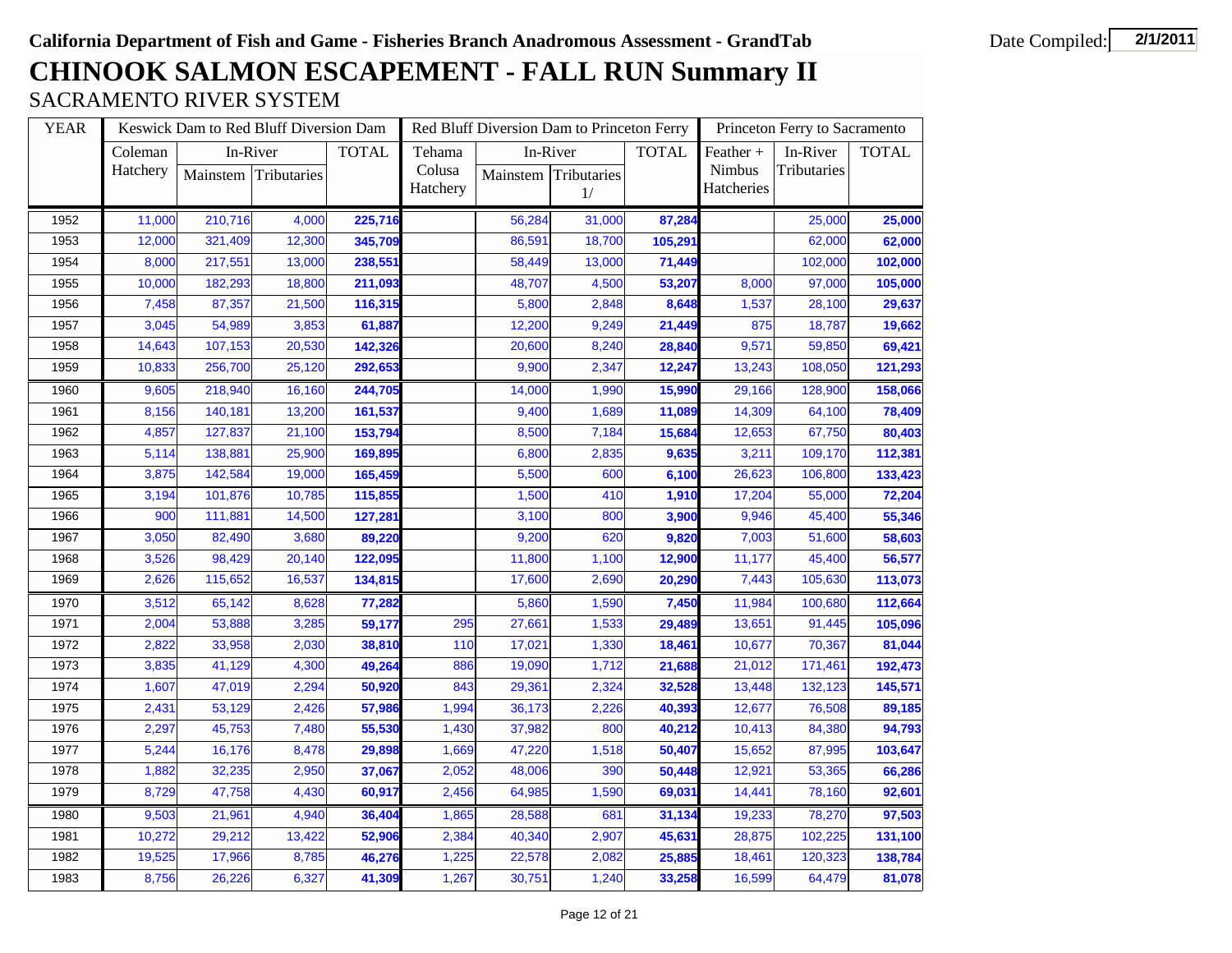## **CHINOOK SALMON ESCAPEMENT - FALL RUN Summary II** SACRAMENTO RIVER SYSTEM

| <b>YEAR</b> |          |         | Keswick Dam to Red Bluff Diversion Dam |              |          |        | Red Bluff Diversion Dam to Princeton Ferry |              |            | Princeton Ferry to Sacramento |              |
|-------------|----------|---------|----------------------------------------|--------------|----------|--------|--------------------------------------------|--------------|------------|-------------------------------|--------------|
|             | Coleman  |         | In-River                               | <b>TOTAL</b> | Tehama   |        | In-River                                   | <b>TOTAL</b> | Feather +  | In-River                      | <b>TOTAL</b> |
|             | Hatchery |         | Mainstem Tributaries                   |              | Colusa   |        | Mainstem Tributaries                       |              | Nimbus     | Tributaries                   |              |
|             |          |         |                                        |              | Hatchery |        | 1/                                         |              | Hatcheries |                               |              |
| 1984        | 21,581   | 36,965  | 13,152                                 | 71,698       | 1,206    | 17,960 | 7,150                                      | 26,316       | 21,537     | 79,181                        | 100,718      |
| 1985        | 16,320   | 52,120  | 24,188                                 | 92,628       | 4,752    | 42,028 | 4,765                                      | 51,545       | 14,904     | 119,478                       | 134,382      |
| 1986        | 12,481   | 68,821  | 18,771                                 | 100,073      |          | 38,544 | 830                                        | 39,374       | 14,323     | 115,543                       | 129,866      |
| 1987        | 16,256   | 76,562  | 7,993                                  | 100,811      |          | 31,120 | 346                                        | 31,466       | 16,366     | 126,141                       | 142,507      |
| 1988        | 13,615   | 63,998  | 58,313                                 | 135,926      |          | 18,262 | 1,487                                      | 19,749       | 15,105     | 76,445                        | 91,550       |
| 1989        | 11,986   | 48,968  | 21,215                                 | 82,169       |          | 10,101 | 1,923                                      | 12,024       | 17,319     | 67,346                        | 84,665       |
| 1990        | 14,635   | 32,109  | 7,464                                  | 54,208       |          | 16,175 |                                            | 16,175       | 10,976     | 5,339                         | 16,315       |
| 1991        | 10,683   | 20,523  | 9,260                                  | 40,466       |          | 10,108 |                                            | 10,108       | 17,845     | 63,036                        | 80,881       |
| 1992        | 7,275    | 23,914  | 7,618                                  | 38,807       |          | 8,315  | 999                                        | 9,314        | 22,896     | 36,378                        | 59,274       |
| 1993        | 7,587    | 33,471  | 12,275                                 | 53,333       |          | 12,760 | 2,047                                      | 14,807       | 22,647     | 68,653                        | 91,300       |
| 1994        | 18,991   | 44,729  | 26,820                                 | 90,540       |          | 13,817 | 1,388                                      | 15,205       | 23,769     | 82,870                        | 106,639      |
| 1995        | 26,677   | 53,385  | 65,813                                 | 145,875      |          | 10,549 |                                            | 10,549       | 18,647     | 145,212                       | 163,859      |
| 1996        | 21,178   | 71,725  | 58,331                                 | 151,234      |          | 12,361 |                                            | 12,361       | 15,758     | 155,315                       | 171,073      |
| 1997        | 50,670   | 98,765  | 59,313                                 | 208,748      |          | 20,531 | 1,681                                      | 22,212       | 20,778     | 124,490                       | 145,268      |
| 1998        | 44,351   | 5,718   | 58,216                                 | 108,285      |          | 600    | 816                                        | 1,416        | 30,677     | 82,047                        | 112,724      |
| 1999        | 26,970   | 133,365 | 100,932                                | 261,267      |          | 27,827 |                                            | 27,827       | 22,687     | 79,569                        | 102,256      |
| 2000        | 21,659   | 87,793  | 60,134                                 | 169,586      |          | 8,895  |                                            | 8,895        | 29,306     | 230,564                       | 259,870      |
| 2001        | 24,698   | 57,920  | 111,469                                | 194,087      |          | 17,376 |                                            | 17,376       | 36,620     | 341,854                       | 378,474      |
| 2002        | 65,924   | 45,552  | 413,220                                | 524,696      |          | 20,138 | 2,611                                      | 22,749       | 30,324     | 257,131                       | 287,455      |
| 2003        | 88,234   | 66,485  | 74,239                                 | 228,958      |          | 22,744 | 2,426                                      | 25,170       | 29,863     | 285,496                       | 315,359      |
| 2004        | 69,172   | 34,050  | 30,226                                 | 133,448      |          | 9,554  | 1,492                                      | 11,046       | 47,697     | 171,186                       | 218,883      |
| 2005        | 142,673  | 44,950  | 35,344                                 | 222,967      |          | 12,062 | 3,389                                      | 15,451       | 44,754     | 133,724                       | 178,478      |
| 2006        | 57,832   | 46,568  | 32,045                                 | 136,445      |          | 8,900  | 3,308                                      | 12,208       | 22,762     | 110,995                       | 133,757      |
| [2007]      | 11,744   | 14,097  | 17,467                                 | 43,308       |          | 2,964  | 1,304                                      | 4,268        | 9,938      | 35,788                        | 45,726       |
| [2008]      | 10,639   | 23,134  | 12,970                                 | 46,743       |          | 1,609  | 360                                        | 1,969        | 8,266      | 12,236                        | 20,502       |
| [2009]      | 6,152    | 5,311   | 7,597                                  | 19,060       |          | 516    | 160                                        | 676          | 14,752     | 15,085                        | 29,837       |
| [2010]      | 17,238   | 13,824  | 15,497                                 | 46,559       |          | 2,548  | 310                                        | 2,858        | 29,067     | 74,347                        | 103,414      |

DATA FOR [YEARS IN BRACKETS ] ARE PRELIMINARY. BLANK ENTRY INDICATES NO DATA

1/ Data for 1952 - 1959 may include some estimates from tributaries between Keswick Dam and Red Bluff.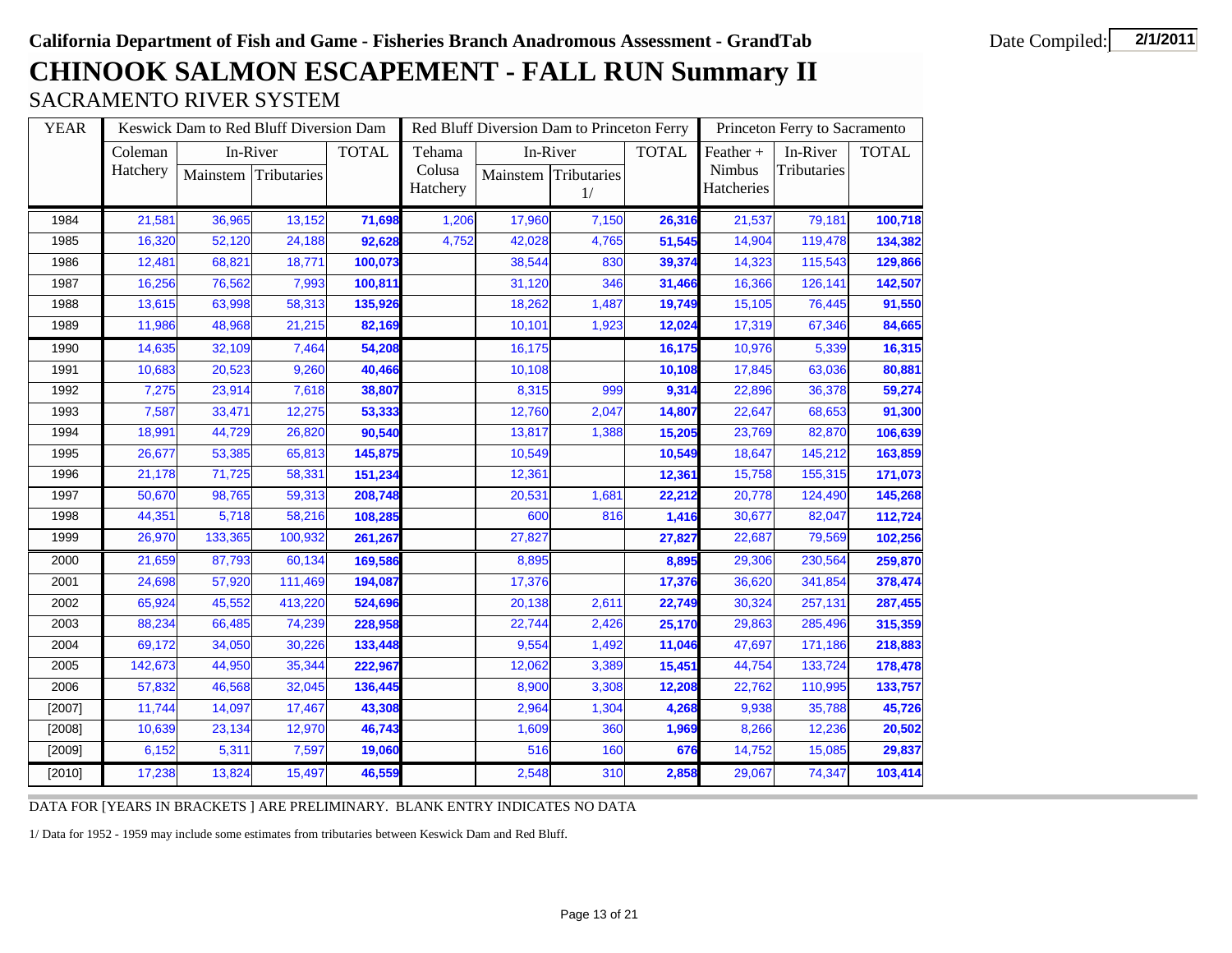SACRAMENTO RIVER SYSTEM: Keswick Dam to Red Bluff Diversion Dam (RBDD)

|      | <b>YEAR</b> Sacramento River Mainstem |                          |         |             | Battle Creek 5/ |                      |              |           |        |       |           |         |                |                |                |                 |        |      |       |
|------|---------------------------------------|--------------------------|---------|-------------|-----------------|----------------------|--------------|-----------|--------|-------|-----------|---------|----------------|----------------|----------------|-----------------|--------|------|-------|
|      |                                       | In-River Trans. to TOTAL |         | <b>CNFH</b> | Downstr.        | Upstr.               | <b>TOTAL</b> | Clear     | Spring | China | Olney     | Cotton- | Paynes         | Cow            | Bear           | Ash             | Still- | Inks | Other |
|      | 1/                                    | CNFH <sub>2</sub> /      |         |             |                 | CNFH $\vert$ CNFH 3/ |              | <b>Ck</b> | Gulch  | Gulch | <b>Ck</b> | wood    | C <sub>k</sub> | C <sub>k</sub> | <b>Ck</b>      | Ck              | water  | Ck   | 4/    |
| 1952 | 203,716                               | 7,000                    | 210,716 | 11,000      | 4,000           |                      | 15,000       |           |        |       |           |         |                |                |                |                 |        |      |       |
| 1953 | 313,409                               | 8,000                    | 321,409 | 12,000      | 4,000           |                      | 16,000       | 1,500     |        |       |           | 3,000   |                | 3,000          | 800            |                 |        |      |       |
| 1954 | 211,551                               | 6,000                    | 217,551 | 8,000       | 4,000           |                      | 12,000       | 3,000     |        |       |           | 1,000   |                | 4,500          | 500            |                 |        |      |       |
| 1955 | 176,293                               | 6,000                    | 182,293 | 10,000      | 16,000          |                      | 26,000       | 500       |        |       |           | 800     |                | 1,300          | 200            |                 |        |      |       |
| 1956 | 84,716                                | 2,641                    | 87,357  | 7,458       | 13,650          |                      | 21,108       | 2,650     | 950    | 385   |           | 660     |                | 3,200          | 5 <sup>1</sup> |                 |        |      |       |
| 1957 | 47,300                                | 7,689                    | 54,989  | 3,045       | 2,285           |                      | 5,330        | 330       |        |       |           | 358     |                | 700            | 30             | 10 <sup>1</sup> | 140    |      |       |
| 1958 | 99,300                                | 7,853                    | 107,153 | 14,643      | 14,500          | 100                  | 29,243       | 1,600     |        | 200   | 30        | 600     |                | 3,300          | 200            |                 |        |      |       |
| 1959 | 249,600                               | 7,100                    | 256,700 | 10,833      | 19,300          | 100                  | 30,233       | 775       | 955    |       |           | 3,300   |                | 680            | 10             |                 |        |      |       |
| 1960 | 210,000                               | 8,940                    | 218,940 | 9,605       | 14,200          |                      | 23,805       | 900       |        |       |           | 350     |                | 650            | 50             | 10              |        |      |       |
| 1961 | 134,700                               | 5,481                    | 140,181 | 8,156       | 11,700          |                      | 19,856       |           |        |       |           | 1,500   |                |                |                |                 |        |      |       |
| 1962 | 115,500                               | 12,337                   | 127,837 | 4,857       | 8,200           |                      | 13,057       | 5,400     |        |       |           | 6,000   |                | 1,500          |                |                 |        |      |       |
| 1963 | 135,200                               | 3,681                    | 138,88  | 5,114       | 12,400          |                      | 17,51        | 10,000    |        |       |           | 3,500   |                |                |                |                 |        |      |       |
| 1964 | 140,500                               | 2,084                    | 142,58  | 3,875       | 12,000          |                      | 15,875       | 2,500     |        |       |           | 3,450   |                | 1,000          | 50             |                 |        |      |       |
| 1965 | 98,900                                | 2,976                    | 101,876 | 3,194       | 6,000           |                      | 9,194        | 2,500     |        |       |           | 900     | 35             | 1,000          | 350            |                 |        |      |       |
| 1966 | 107,900                               | 3,981                    | 111,881 | 900         | 2,400           |                      | 3,300        | 900       |        |       |           | 2,900   | 300            | 7,600          | 400            |                 |        |      |       |
| 1967 | 78,100                                | 4,390                    | 82,490  | 3,050       | 2,160           |                      | 5,210        | 370       |        |       |           | 600     |                | 520            | 30             |                 |        |      |       |
| 1968 | 95,600                                | 2,829                    | 98,429  | 3,526       | 2,950           |                      | 6,476        | 800       |        |       |           | 8,540   |                | 7,540          | 310            |                 |        |      |       |
| 1969 | 114,600                               | 1,052                    | 115,652 | 2,626       | 3,200           |                      | 5,826        | 1,240     |        |       |           | 4,967   | 300            | 5,570          | 560            | 320             | 150    | 230  |       |
| 1970 | 62,298                                | 2,844                    | 65,142  | 3,512       | 3,320           |                      | 6,832        |           |        |       |           |         |                |                |                |                 |        |      | 5,308 |
| 1971 | 52,247                                | 1,641                    | 53,888  | 2,004       | 3,285           |                      | 5,289        |           |        |       |           |         |                |                |                |                 |        |      |       |
| 1972 | 33,559                                | 399                      | 33,958  | 2,822       | 2,030           |                      | 4,852        |           |        |       |           |         |                |                |                |                 |        |      |       |
| 1973 | 40,424                                | 705                      | 41,129  | 3,835       | 4,300           |                      | 8,135        |           |        |       |           |         |                |                |                |                 |        |      |       |
| 1974 | 45,590                                | 1,429                    | 47,019  | 1,607       | 2,294           |                      | 3,901        |           |        |       |           |         |                |                |                |                 |        |      |       |
| 1975 | 52,248                                | 881                      | 53,129  | 2,431       | 2,426           |                      | 4,857        |           |        |       |           |         |                |                |                |                 |        |      |       |
| 1976 | 43,604                                | 2,149                    | 45,753  | 2,297       | 3,147           |                      | 5,444        | 1,013     |        |       |           | 2,427   |                | 726            | 167            |                 |        |      |       |
| 1977 | 15,784                                | 392                      | 16,176  | 5,244       | 5,604           |                      | 10,848       | 1,362     |        |       |           | 1,512   |                |                |                |                 |        |      |       |
| 1978 | 32,235                                |                          | 32,23   | 1,882       | 1,770           |                      | 3,652        | 60        |        |       |           | 1,120   |                |                |                |                 |        |      |       |
| 1979 | 47,758                                |                          | 47,758  | 8,729       | 4,430           |                      | 13,159       |           |        |       |           |         |                |                |                |                 |        |      |       |
| 1980 | 21,961                                |                          | 21,961  | 9,503       | 4,940           |                      | 14,443       |           |        |       |           |         |                |                |                |                 |        |      |       |
| 1981 | 26,261                                | 2,951                    | 29,212  | 10,272      | 6,933           |                      | 17,205       | 3,133     |        |       |           | 3,356   |                |                |                |                 |        |      |       |
| 1982 | 17,731                                | 235                      | 17,966  | 19,525      | 7,270           |                      | 26,795       | 785       |        |       |           | 700     | 30             |                |                |                 |        |      |       |
| 1983 | 26,226                                |                          | 26,226  | 8,756       | 5,227           |                      | 13,983       |           |        |       |           | 1,000   | 100            |                |                |                 |        |      |       |
| 1984 | 36,898                                | 67                       | 36,965  | 21,581      | 8,312           |                      | 29,89        | 4,000     |        |       |           | 500     | 90             | 250            |                |                 |        |      |       |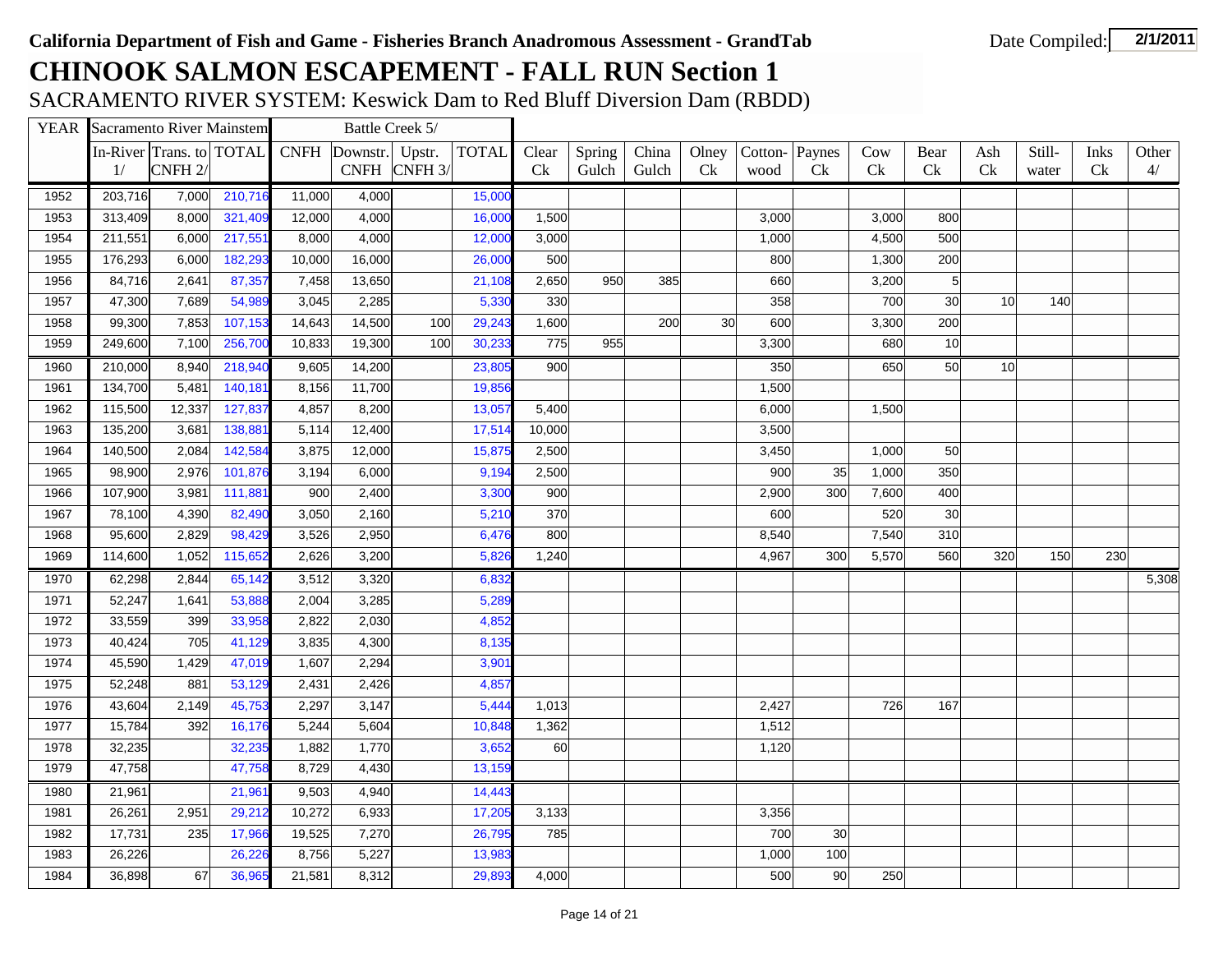SACRAMENTO RIVER SYSTEM: Keswick Dam to Red Bluff Diversion Dam (RBDD)

|        | <b>YEAR</b> Sacramento River Mainstem |                          |         |             | Battle Creek 5/ |                |              |        |        |       |                |         |                |       |      |     |        |      |       |
|--------|---------------------------------------|--------------------------|---------|-------------|-----------------|----------------|--------------|--------|--------|-------|----------------|---------|----------------|-------|------|-----|--------|------|-------|
|        |                                       | In-River Trans. to TOTAL |         | <b>CNFH</b> | Downstr.        | Upstr.         | <b>TOTAL</b> | Clear  | Spring | China | Olney          | Cotton- | Paynes         | Cow   | Bear | Ash | Still- | Inks | Other |
|        | 1/                                    | CNFH <sub>2</sub> /      |         |             |                 | CNFH CNFH 3/   |              | Ck     | Gulch  | Gulch | C <sub>k</sub> | wood    | C <sub>k</sub> | Ck    | Ck   | Ck  | water  | Ck   | 4/    |
| 1985   | 52,120                                |                          | 52,120  | 16,320      | 12,792          | 10,696         | 39,808       | 700    |        |       |                |         |                |       |      |     |        |      |       |
| 1986   | 68,593                                | 228                      | 68,821  | 12,481      | 11,508          | 7,263          | 31,252       |        |        |       |                |         |                |       |      |     |        |      |       |
| 1987   | 76,562                                |                          | 76,562  | 16,256      | 5,868           | 2,125          | 24,249       |        |        |       |                |         |                |       |      |     |        |      |       |
| 1988   | 63,998                                |                          | 63,998  | 13,615      | 51,923          | 1,937          | 67,475       | 4,453  |        |       |                |         |                |       |      |     |        |      |       |
| 1989   | 48,968                                |                          | 48,968  | 11,986      | 18,829          | 233            | 31,048       | 2,153  |        |       |                |         |                |       |      |     |        |      |       |
| 1990   | 32,109                                |                          | 32,109  | 14,635      | 6,453           |                | 21,088       | 1,011  |        |       |                |         |                |       |      |     |        |      |       |
| 1991   | 20,523                                |                          | 20,523  | 10,683      | 6,558           |                | 17,241       | 2,026  |        |       |                | 676     |                |       |      |     |        |      |       |
| 1992   | 23,914                                |                          | 23,914  | 7,275       | 5,433           |                | 12,708       | 600    |        |       |                | 1,585   |                |       |      |     |        |      |       |
| 1993   | 33,471                                |                          | 33,471  | 7,587       | 11,029          |                | 18,616       | 1,246  |        |       |                |         |                |       |      |     |        |      |       |
| 1994   | 44,729                                |                          | 44,729  | 18,991      | 24,274          |                | 43,265       | 2,546  |        |       |                |         |                |       |      |     |        |      |       |
| 1995   | 53,385                                |                          | 53,385  | 26,677      | 56,515          |                | 83,192       | 9,298  |        |       |                |         |                |       |      |     |        |      |       |
| 1996   | 71,725                                |                          | 71,725  | 21,178      | 52,409          |                | 73,587       | 5,922  |        |       |                |         |                |       |      |     |        |      |       |
| 1997   | 98,765                                |                          | 98,765  | 50,670      | 50,744          |                | 101,414      | 8,569  |        |       |                |         |                |       |      |     |        |      |       |
| 1998   | 5,718                                 |                          | 5,718   | 44,351      | 53,957          |                | 98,308       | 4,259  |        |       |                |         |                |       |      |     |        |      |       |
| 1999   | 133,365                               |                          | 133,365 | 26,970      | 92,929          |                | 119,899      | 8,003  |        |       |                |         |                |       |      |     |        |      |       |
| 2000   | 87,793                                |                          | 87,793  | 21,659      | 53,447          | $\Omega$       | 75,106       | 6,687  |        |       |                |         |                |       |      |     |        |      |       |
| 2001   | 57,920                                |                          | 57,920  | 24,698      | 100,604         |                | 125,302      | 10,865 |        |       |                |         |                |       |      |     |        |      |       |
| 2002   | 45,552                                |                          | 45,552  | 65,924      | 397,149         |                | 463,073      | 16,071 |        |       |                |         |                |       |      |     |        |      |       |
| 2003   | 66,485                                |                          | 66,485  | 88,234      | 64,764          |                | 152,998      | 9,475  |        |       |                |         |                |       |      |     |        |      |       |
| 2004   | 34,050                                |                          | 34,050  | 69,172      | 23,861          | $\Omega$       | 93,033       | 6,365  |        |       |                |         |                |       |      |     |        |      |       |
| 2005   | 44,950                                |                          | 44,950  | 142,673     | 20,520          | $\Omega$       | 163,193      | 14,824 |        |       |                |         |                |       |      |     |        |      |       |
| 2006   | 46,568                                |                          | 46,568  | 57,832      | 19,493          | $\Omega$       | 77,325       | 8,422  |        |       |                |         |                | 4,130 |      |     |        |      |       |
| [2007] | 14,097                                |                          | 14,097  | 11,744      | 9,904           | $\overline{0}$ | 21,648       | 4,129  |        |       |                | 1,250   |                | 2,044 | 140  |     |        |      |       |
| [2008] | 23,134                                |                          | 23,134  | 10,639      | 4,286           | $\Omega$       | 14,925       | 7,677  |        |       |                | 510     |                | 478   | 19   |     |        |      |       |
| [2009] | 5,311                                 |                          | 5,311   | 6,152       | 3,047           | $\overline{0}$ | 9,199        | 3,228  |        |       |                | 1,055   |                | 261   | 6    |     |        |      |       |
| [2010] | 13,824                                |                          | 13,824  | 17,238      | 6,631           |                | 23,870       | 7,192  |        |       |                | 1,137   |                | 536   |      |     |        |      |       |

#### DATA FOR [YEARS IN BRACKETS ] ARE PRELIMINARY. BLANK ENTRY INDICATES NO DATA.

1/ For 1952-1955, the original data source only provided a total estimate for the entire Sacramento mainstem, above and below Red Bluff combined. The data presented here is that total estimate multiplied by the average % of the fall-run estimate above Red Bluff, from 1956-2007.

2/ Salmon from the mainstem population that were trapped at Keswick or Anderson-Cottonwood dams and transferred to Coleman National Fish Hatchery (CNFH)

3/ Salmon that entered CNFH and were released back into Battle Creek upstream of the Hatchery

4/ The data source did not provide a breakdown of individual tributaries.

5/ In 2009 USFWS conducted a comprehensive analysis of Battle Creek coded wire tag data from 2000 - 2008 to estimate numbers of fall and late-fall Chinook returning to Battle Creek. Previously, a cutoff date of December 1st was used to assign run. This changed some Battle Creek estimates.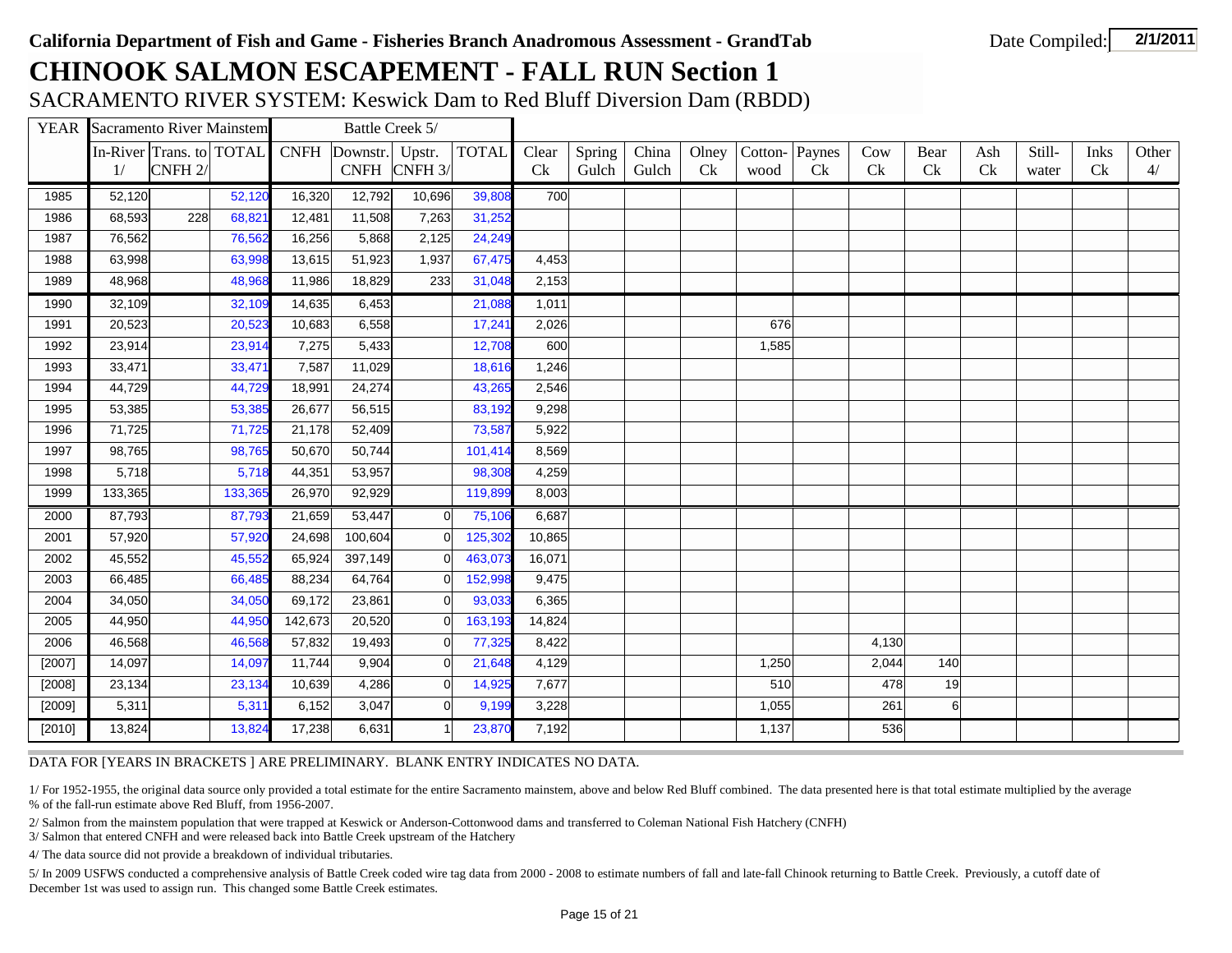SACRAMENTO RIVER SYSTEM: Red Bluff Diversion Dam (RBDD) to Princeton Ferry

YEAR Sacramento River Mainstem

|      | In-River Trans. to TOTAL |         |        | <b>TCFF</b> | Salt | Antelope | Craig | Dye | Mill   | Toomes     | Thomes              | Deer   | Coyote | Stoney | Singer | Big   | Other |
|------|--------------------------|---------|--------|-------------|------|----------|-------|-----|--------|------------|---------------------|--------|--------|--------|--------|-------|-------|
|      | 1/                       | TCFF 2/ |        |             | Ck   | Ck       | Ck    | Ck  | Ck     | Ck         | $\operatorname{Ck}$ | Ck     | Ck     | Ck     | Ck     | Chico | 3/    |
| 1952 | 56,284                   |         | 56,284 |             |      |          |       |     | 16,000 |            |                     | 12,000 |        |        |        |       | 3,000 |
| 1953 | 86,591                   |         | 86,591 |             |      | 4,000    |       |     | 10,000 |            |                     | 4,000  |        |        |        |       | 700   |
| 1954 | 58,449                   |         | 58,449 |             |      | 1,000    |       |     | 7,000  |            |                     | 3,000  |        |        |        |       | 2,000 |
| 1955 | 48,707                   |         | 48,707 |             |      | 900      |       |     | 3,000  |            |                     |        |        |        |        |       | 600   |
| 1956 | 5,800                    |         | 5,800  |             |      | 327      |       |     | 896    | $\sqrt{5}$ |                     | 120    |        |        |        |       | 1,500 |
| 1957 | 12,200                   |         | 12,200 |             |      | 838      |       | 25  | 5,316  |            | 25                  | 2,195  |        |        |        | 50    | 800   |
| 1958 | 20,600                   |         | 20,600 |             |      | 400      |       |     | 4,340  |            |                     | 1,300  |        |        |        |       | 2,200 |
| 1959 | 9,900                    |         | 9,900  |             |      |          |       |     | 837    |            |                     | 10     |        |        |        |       | 1,500 |
| 1960 | 14,000                   |         | 14,000 |             |      | 250      |       |     | 940    |            |                     | 800    |        |        |        |       |       |
| 1961 | 9,400                    |         | 9,400  |             |      |          |       |     | 1,689  |            |                     |        |        |        |        |       |       |
| 1962 | 8,500                    |         | 8,500  |             |      | 800      |       |     | 4,384  |            |                     | 2,000  |        |        |        |       |       |
| 1963 | 6,800                    |         | 6,800  |             |      | 300      |       |     | 1,286  |            |                     | 1,249  |        |        |        |       |       |
| 1964 | 5,500                    |         | 5,500  |             |      | 50       |       |     | 450    |            |                     | 100    |        |        |        |       |       |
| 1965 | 1,500                    |         | 1,500  |             |      | 60       |       |     | 150    |            |                     | 200    |        |        |        |       |       |
| 1966 | 3,100                    |         | 3,100  |             |      | 200      |       |     | 500    |            |                     | 100    |        |        |        |       |       |
| 1967 | 9,200                    |         | 9,200  |             |      | 60       |       |     | 500    |            |                     | 60     |        |        |        |       |       |
| 1968 | 11,800                   |         | 11,800 |             |      | 80       |       |     | 750    |            |                     | 270    |        |        |        |       |       |
| 1969 | 17,600                   |         | 17,600 |             |      | 180      |       | 20  | 1,700  | 40         |                     | 750    |        |        |        |       |       |
| 1970 | 5,860                    |         | 5,860  |             |      | 400      |       |     | 690    |            |                     | 500    |        |        |        |       |       |
| 1971 | 22,920                   | 4,741   | 27,66  | 295         |      | 205      |       | 100 | 980    |            |                     | 248    |        |        |        |       |       |
| 1972 | 15,350                   | 1,671   | 17,021 | 110         | 30   | 275      |       | 50  | 631    | 25         |                     | 304    |        |        | 15     |       |       |
| 1973 | 16,599                   | 2,491   | 19,090 | 886         | 43   | 200      | 90    | 153 | 420    | 40         |                     | 676    |        |        | 90     |       |       |
| 1974 | 27,127                   | 2,234   | 29,361 | 843         |      | 440      | 140   |     | 944    |            | 60                  | 640    | 100    |        |        |       |       |
| 1975 | 34,200                   | 1,973   | 36,173 | 1,994       |      | 90       | 270   |     | 1,208  |            | 170                 | 328    | 160    |        |        |       |       |
| 1976 | 36,100                   | 1,882   | 37,982 | 1,430       |      | 60       |       |     | 245    | 20         |                     | 315    | 160    |        |        |       |       |
| 1977 | 44,074                   | 3,146   | 47,220 | 1,669       |      | 660      |       |     | 318    | 120        |                     | 220    | 200    |        |        |       |       |
| 1978 | 45,921                   | 2,085   | 48,006 | 2,052       |      |          |       |     | 300    |            |                     | 90     |        |        |        |       |       |
| 1979 | 64,932                   | 53      | 64,985 | 2,456       |      |          |       |     | 810    |            |                     | 780    |        |        |        |       |       |
| 1980 | 28,413                   | 175     | 28,588 | 1,865       |      |          |       |     | 320    |            | 151                 | 210    |        |        |        |       |       |
| 1981 | 40,340                   |         | 40,340 | 2,384       |      | 407      | 100   |     | 1,020  |            | 167                 | 820    |        | 393    |        |       |       |
| 1982 | 22,578                   |         | 22,578 | 1,225       | 20   | 162      | 90    | 25  | 1,290  | 15         |                     | 480    |        |        |        |       |       |
| 1983 | 30,751                   |         | 30,751 | 1,267       | 15   | 60       | 60    | 20  | 200    | 15         |                     | 370    |        |        |        | 500   |       |
| 1984 | 17,960                   |         | 17,960 | 1,206       | 30   | 260      | 60    | 50  | 5,800  | 50         |                     | 680    |        |        | 20     | 200   |       |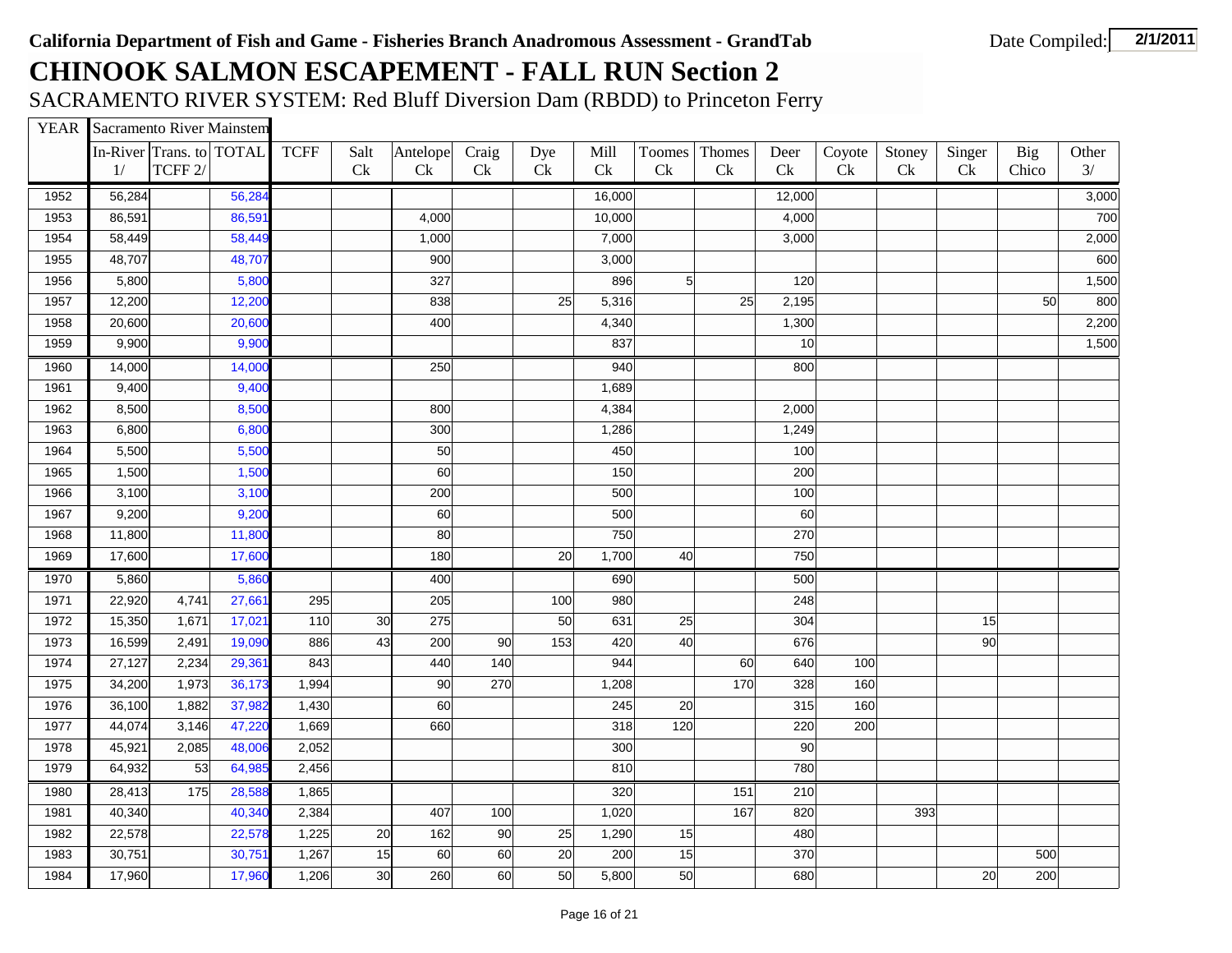SACRAMENTO RIVER SYSTEM: Red Bluff Diversion Dam (RBDD) to Princeton Ferry

|  | <b>YEAR</b> Sacramento River Mainstem |  |
|--|---------------------------------------|--|
|--|---------------------------------------|--|

|        | 1/     | In-River Trans. to TOTAL<br>TCFF 2/ |        | <b>TCFF</b> | Salt<br>Ck | Antelope<br>Ck | Craig<br>Ck | Dye<br>$\operatorname{Ck}$ | Mill<br>Ck | Toomes<br>Ck | Thomes<br>Ck | Deer<br>Ck | Coyote<br>Ck | Stoney<br>Ck | Singer<br>Ck | <b>Big</b><br>Chico | Other<br>3/ |
|--------|--------|-------------------------------------|--------|-------------|------------|----------------|-------------|----------------------------|------------|--------------|--------------|------------|--------------|--------------|--------------|---------------------|-------------|
| 1985   | 42,028 |                                     | 42,028 | 4,752       |            |                |             |                            | 3,840      |              |              | 900        |              |              |              | 25                  |             |
| 1986   | 38,544 |                                     | 38,544 |             |            |                |             |                            | 574        |              |              | 256        |              |              |              |                     |             |
| 1987   | 31,120 |                                     | 31,120 |             |            |                |             |                            | 282        |              |              | 64         |              |              |              |                     |             |
| 1988   | 18,262 |                                     | 18,262 |             |            |                |             |                            | 1,487      |              |              |            |              |              |              |                     |             |
| 1989   | 10,101 |                                     | 10,101 |             |            |                |             |                            | 1,565      |              |              | 358        |              |              |              |                     |             |
| 1990   | 16,175 |                                     | 16,175 |             |            |                |             |                            |            |              |              |            |              |              |              |                     |             |
| 1991   | 10,108 |                                     | 10,108 |             |            |                |             |                            |            |              |              |            |              |              |              |                     |             |
| 1992   | 8,315  |                                     | 8,315  |             |            | $\Omega$       |             |                            | 999        |              |              |            |              |              |              |                     |             |
| 1993   | 12,760 |                                     | 12,760 |             |            |                |             |                            | 1,975      |              |              | 72         |              |              |              |                     |             |
| 1994   | 13,817 |                                     | 13,817 |             |            |                |             |                            | 1,081      |              |              | 307        |              |              |              |                     |             |
| 1995   | 10,549 |                                     | 10,549 |             |            |                |             |                            |            |              |              |            |              |              |              |                     |             |
| 1996   | 12,361 |                                     | 12,361 |             |            |                |             |                            |            |              |              |            |              |              |              |                     |             |
| 1997   | 20,531 |                                     | 20,531 |             |            |                |             |                            | 478        |              |              | 1,203      |              |              |              |                     |             |
| 1998   | 600    |                                     | 600    |             |            |                |             |                            | 546        |              |              | 270        |              |              |              |                     |             |
| 1999   | 27,827 |                                     | 27,827 |             |            |                |             |                            |            |              |              |            |              |              |              |                     |             |
| 2000   | 8,895  |                                     | 8,895  |             |            |                |             |                            |            |              |              |            |              |              |              |                     |             |
| 2001   | 17,376 |                                     | 17,376 |             |            |                |             |                            |            |              |              |            |              |              |              |                     |             |
| 2002   | 20,138 |                                     | 20,138 |             |            |                |             |                            | 2,611      |              |              |            |              |              |              |                     |             |
| 2003   | 22,744 |                                     | 22,744 |             |            |                |             |                            | 2,426      |              |              |            |              |              |              |                     |             |
| 2004   | 9,554  |                                     | 9,554  |             |            |                |             |                            | 1,192      |              |              | 300        |              |              |              |                     |             |
| 2005   | 12,062 |                                     | 12,062 |             |            |                |             |                            | 2,426      |              |              | 963        |              |              |              |                     |             |
| 2006   | 8,900  |                                     | 8,900  |             |            |                |             |                            | 1,403      |              |              | 1,905      |              |              |              |                     |             |
| [2007] | 2,964  |                                     | 2,964  |             |            |                |             |                            | 796        |              |              | 508        |              |              |              |                     |             |
| [2008] | 1,609  |                                     | 1,609  |             |            |                |             |                            | 166        |              |              | 194        |              |              |              |                     |             |
| [2009] | 516    |                                     | 516    |             |            |                |             |                            | 102        |              |              | 58         |              |              |              |                     |             |
| [2010] | 2,548  |                                     | 2,548  |             |            |                |             |                            | 144        |              |              | 166        |              |              |              |                     |             |

DATA FOR [YEARS IN BRACKETS ] ARE PRELIMINARY. BLANK ENTRY INDICATES NO DATA

1/ For 1952-1955, the original data source only provided a total estimate for the entire Sacramento mainstem, above and below Red Bluff combined. The data presented here is that total estimate multiplied by the average % of the fall-run estimate below Red Bluff, from 1956-2007.

2/ Salmon from the mainstem population that were trapped at Red Bluff Diversion Dam (RBDD) and transferred to Tehama-Colusa Fish Facility (TCFF)

3/ The data source did not provide a breakdown of individual tributaries. NOTE: The number of fish listed may include those for tributaries from Keswick Dam to RBDD.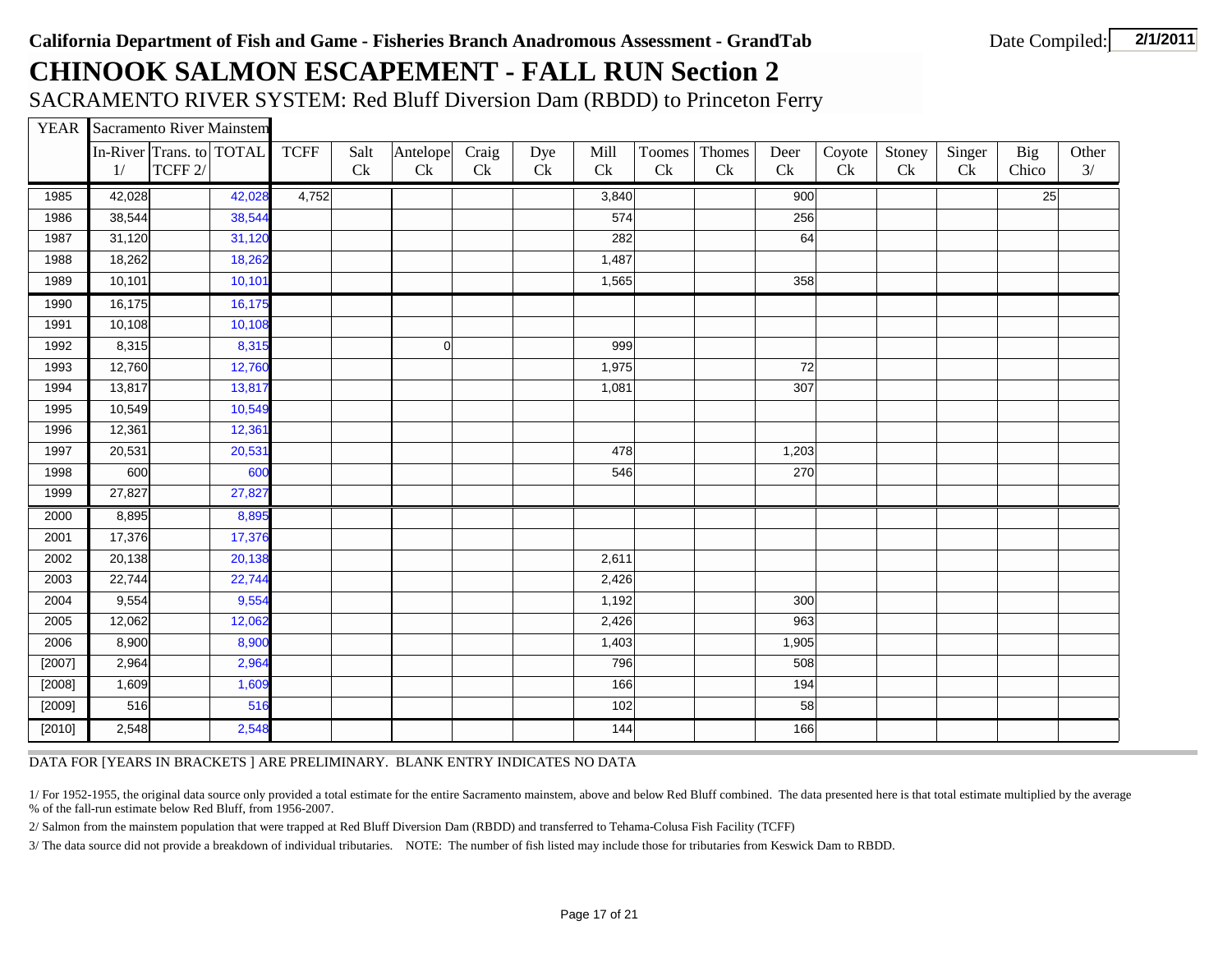SACRAMENTO RIVER SYSTEM: Princeton Ferry to Sacramento

| <b>YEAR</b> |                    |          | Feather River  |              |               |               |           |                    | American River |              |                  |
|-------------|--------------------|----------|----------------|--------------|---------------|---------------|-----------|--------------------|----------------|--------------|------------------|
|             | <b>Butte</b><br>Ck | Hatchery | In-River<br>1/ | <b>TOTAL</b> | Yuba<br>River | Bear<br>River | Dry<br>Ck | Nimbus<br>Hatchery | In-River<br>2/ | <b>TOTAL</b> | Natomas<br>Drain |
| 1952        |                    |          |                |              |               |               |           |                    | 25,000         | 25,000       |                  |
| 1953        |                    |          | 28,000         | 28,000       | 6,000         |               |           |                    | 28,000         | 28,000       |                  |
| 1954        |                    |          | 68,000         | 68,000       | 5,000         |               |           |                    | 29,000         | 29,000       |                  |
| 1955        |                    |          | 86,000         | 86,000       | 2,000         |               |           | 8,000              | 9,000          | 17,000       |                  |
| 1956        |                    |          | 18,200         | 18,200       | 5,000         |               |           | 1,537              | 4,900          | 6,437        |                  |
| 1957        |                    |          | 10,750         | 10,750       | 1,205         |               |           | 875                | 6,832          | 7,707        |                  |
| 1958        |                    |          | 34,650         | 34,650       | 7,900         |               |           | 9,571              | 17,300         | 26,871       |                  |
| 1959        |                    |          | 80,150         | 80,150       | 10,000        |               |           | 13,243             | 17,900         | 31,143       |                  |
| 1960        |                    |          | 83,300         | 83,300       | 20,400        |               |           | 29,166             | 25,200         | 54,366       |                  |
| 1961        |                    |          | 43,700         | 43,700       | 9,200         |               |           | 14,309             | 11,200         | 25,509       |                  |
| 1962        |                    |          | 19,050         | 19,050       | 34,300        |               |           | 12,653             | 14,400         | 27,053       |                  |
| 1963        |                    |          | 33,900         | 33,900       | 37,000        |               |           | 3,211              | 37,810         | 41,021       | 460              |
| 1964        |                    | 5,952    | 32,400         | 38,352       | 34,900        |               |           | 20,671             | 38,500         | 59,171       | 1,000            |
| 1965        | $\Omega$           | 3,635    | 19,600         | 23,235       | 10,200        |               |           | 13,569             | 25,000         | 38,569       | 200              |
| 1966        | $\Omega$           | 1,850    | 19,000         | 20,850       | 7,800         |               |           | 8,096              | 18,600         | 26,696       |                  |
| 1967        |                    | 1,856    | 10,100         | 11,956       | 23,500        |               |           | 5,147              | 18,000         | 23,147       |                  |
| 1968        |                    | 5,944    | 12,200         | 18,144       | 7,000         |               |           | 5,233              | 26,100         | 31,333       | 100              |
| 1969        |                    | 4,378    | 56,200         | 60,578       | 5,230         |               |           | 3,065              | 44,200         | 47,265       |                  |
| 1970        |                    | 3,355    | 58,170         | 61,525       | 13,830        |               |           | 8,629              | 28,680         | 37,309       |                  |
| 1971        | 615                | 3,541    | 43,500         | 47,041       | 5,650         |               |           | 10,110             | 41,680         | 51,790       |                  |
| 1972        | 450                | 3,635    | 43,200         | 46,835       | 9,258         |               |           | 7,042              | 17,459         | 24,501       |                  |
| 1973        |                    | 8,477    | 65,100         | 73,577       | 24,119        |               |           | 12,535             | 82,242         | 94,777       |                  |
| 1974        | 200                | 5,248    | 60,518         | 65,766       | 17,809        |               |           | 8,200              | 53,596         | 61,796       |                  |
| 1975        | 1,000              | 5,265    | 37,735         | 43,000       | 5,641         |               |           | 7,412              | 32,132         | 39,544       |                  |
| 1976        | 640                | 5,198    | 56,802         | 62,000       | 3,779         |               |           | 5,215              | 23,159         | 28,374       |                  |
| 1977        |                    | 8,784    | 37,668         | 46,452       | 8,722         |               |           | 6,868              | 41,605         | 48,473       |                  |
| 1978        | 20                 | 4,759    | 33,000         | 37,759       | 7,416         |               |           | 8,162              | 12,929         | 21,091       |                  |
| 1979        |                    | 4,090    | 28,415         | 32,505       | 12,430        |               |           | 10,351             | 37,315         | 47,666       |                  |
| 1980        |                    | 3,690    | 31,605         | 35,295       | 12,406        |               |           | 15,543             | 34,259         | 49,802       |                  |
| 1981        |                    | 8,282    | 44,738         | 53,020       | 14,025        |               |           | 20,593             | 43,462         | 64,055       |                  |
| 1982        |                    | 7,563    | 47,956         | 55,519       | 39,367        |               |           | 10,898             | 33,000         | 43,898       |                  |
| 1983        | 1,000              | 7,699    | 22,823         | 30,522       | 13,756        |               | 500       | 8,900              | 26,400         | 35,300       |                  |
| 1984        |                    | 9,288    | 41,769         | 51,057       | 9,665         | 300           |           | 12,249             | 27,447         | 39,696       |                  |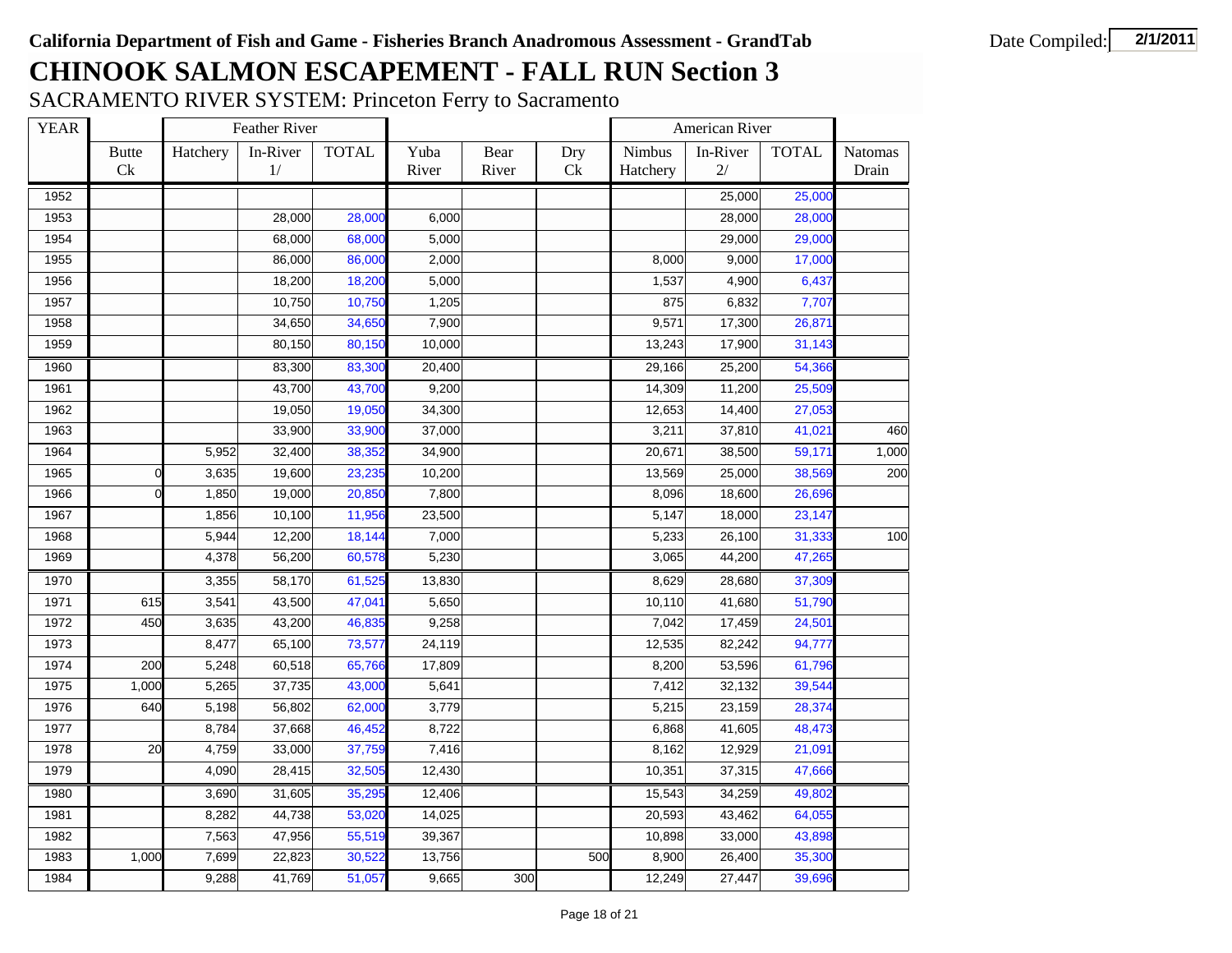SACRAMENTO RIVER SYSTEM: Princeton Ferry to Sacramento

| <b>YEAR</b> |              |          | Feather River |              |        |       |     |          | American River       |              |                |
|-------------|--------------|----------|---------------|--------------|--------|-------|-----|----------|----------------------|--------------|----------------|
|             | <b>Butte</b> | Hatchery | In-River      | <b>TOTAL</b> | Yuba   | Bear  | Dry | Nimbus   | In-River             | <b>TOTAL</b> | <b>Natomas</b> |
|             | Ck           |          | 1/            |              | River  | River | Ck  | Hatchery | 2/                   |              | Drain          |
| 1985        | 100          | 5,811    | 50,191        | 56,002       | 13,042 |       | 25  | 9,093    | $\overline{56, 120}$ | 65,213       |                |
| 1986        |              | 8,628    | 46,843        | 55,471       | 19,328 |       |     | 5,695    | 49,372               | 55,067       |                |
| 1987        |              | 10,108   | 67,738        | 77,846       | 18,518 |       |     | 6,258    | 39,885               | 46,143       |                |
| 1988        |              | 6,480    | 42,556        | 49,036       | 9,000  |       |     | 8,625    | 24,889               | 33,514       |                |
| 1989        |              | 7,578    | 40,541        | 48,119       | 7,622  |       |     | 9,741    | 19,183               | 28,924       |                |
| 1990        |              | 6,126    |               | 6,126        |        |       |     | 4.850    | 5,339                | 10,189       |                |
| 1991        |              | 10,717   | 31,345        | 42,062       | 14,008 |       |     | 7,128    | 17,683               | 24,811       |                |
| 1992        |              | 16,440   | 24,105        | 40,545       | 6,362  |       |     | 6,456    | 5,911                | 12,367       |                |
| 1993        |              | 11,991   | 30,923        | 42,914       | 6,703  |       |     | 10,656   | 31,027               | 41,683       |                |
| 1994        |              | 15,202   | 38,382        | 53,584       | 10,890 |       |     | 8,567    | 33,598               | 42,165       |                |
| 1995        | 445          | 12,149   | 59,912        | 72,061       | 14,237 |       |     | 6,498    | 70,618               | 77,116       |                |
| 1996        | 500          | 8,107    | 57,170        | 65,277       | 27,900 |       |     | 7,651    | 69,745               | 77,396       |                |
| 1997        | 800          | 15,128   | 50,547        | 65,675       | 25,948 |       |     | 5,650    | 47,195               | 52,845       |                |
| 1998        | 500          | 18,889   |               | 18,889       | 31,090 |       |     | 11,788   | 50,457               | 62,245       |                |
| 1999        |              | 12,927   |               | 12,927       | 24,230 |       |     | 9,760    | 55,339               | 65,099       |                |
| 2000        |              | 18,146   | 114,717       | 132,863      | 14,995 |       |     | 11,160   | 100,852              | 112,012      |                |
| 2001        | 4,433        | 24,870   | 178,645       | 203,515      | 23,392 |       |     | 11,750   | 135,384              | 147,134      |                |
| 2002        | 3,665        | 20,507   | 105,163       | 125,670      | 24,051 |       |     | 9,817    | 124,252              | 134,069      |                |
| 2003        | 3,492        | 14,976   | 89,946        | 104,922      | 28,316 |       |     | 14,887   | 163,742              | 178,629      |                |
| 2004        | 2,516        | 21,297   | 54,171        | 75,468       | 15,269 |       |     | 26,400   | 99,230               | 125,630      |                |
| 2005        | 4,255        | 22,405   | 49,160        | 71,565       | 17,630 |       |     | 22,349   | 62,679               | 85,028       |                |
| 2006        | 1,920        | 14,034   | 76,414        | 90,448       | 8,121  |       |     | 8,728    | 24,540               | 33,268       |                |
| [2007]      | 1,225        | 5,341    | 21,886        | 27,227       | 2,604  |       |     | 4,597    | 10,073               | 14,670       |                |
| [2008]      | 275          | 5,082    | 5,939         | 11,021       | 3,508  |       |     | 3,184    | 2,514                | 5,698        |                |
| [2009]      | 306          | 9,963    | 4,847         | 14,810       | 4,635  |       |     | 4,789    | 5,297                | 10,086       |                |
| [2010]      | 370          | 19,972   | 44,914        | 64,886       | 14,375 |       |     | 9,095    | 14,688               | 23,783       |                |

DATA FOR [YEARS IN BRACKETS ] ARE PRELIMINARY. BLANK ENTRY INDICATES NO DATA

1/ Feather River Survey does not provide separate estimates for fall and spring escapement. Spring-run estimates are included with fall-run estimates.

2/ In 2009 DFG conducted a reanalysis of historic American River Fall data from 1990 - 2008 to consistently include fish taken at Nimbus Racks and exclude angler estimates.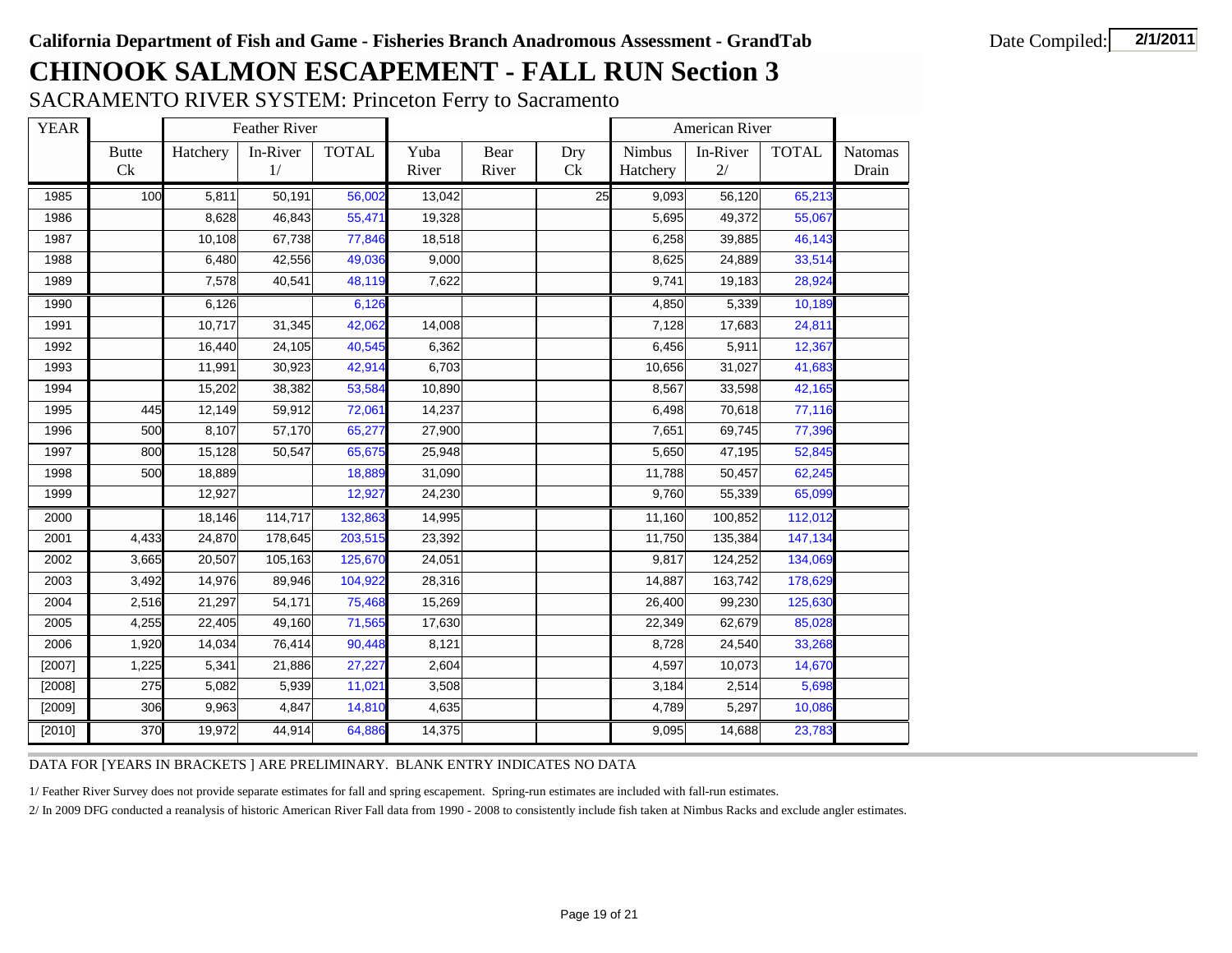SAN JOAQUIN RIVER SYSTEM: Tributaries

| <b>YEAR</b> |                   |                       | Mokelumne River |              |                     |                   |         | Merced River |              |
|-------------|-------------------|-----------------------|-----------------|--------------|---------------------|-------------------|---------|--------------|--------------|
|             | Cosumnes<br>River | Mokelumne<br>Hatchery | In-River        | <b>TOTAL</b> | Stanislaus<br>River | Tuolumne<br>River | MRFF 1/ | In-River     | <b>TOTAL</b> |
| 1952        |                   |                       | 2,000           | 2,000        | 10,000              | 10,000            |         |              |              |
| 1953        | 2,000             |                       | 2,000           | 2,000        | 35,000              | 45,000            |         |              |              |
| 1954        | 5,000             |                       | 4,000           | 4,000        | 22,000              | 40,000            |         | 4,000        | 4,000        |
| 1955        | 2,000             |                       | 2,000           | 2,000        | 7,000               | 20,000            |         |              |              |
| 1956        | 1,200             |                       | 474             | 474          | 5,000               | 5,500             |         |              |              |
| 1957        | 142               |                       | 2,400           | 2,400        | 4,090               | 8,170             |         | 380          | 380          |
| 1958        | 600               |                       | 7,579           | 7,579        | 5,700               | 32,500            |         | 500          | 500          |
| 1959        |                   |                       | 2,106           | 2,106        | 4,300               | 45,900            |         | 400          | 400          |
| 1960        | 1,400             |                       | 2,205           | 2,205        | 8,300               | 45,000            |         | 350          | 350          |
| 1961        |                   |                       | 137             | 137          | 1,900               | 500               |         | 50           | 50           |
| 1962        | 900               |                       | 230             | 230          | 315                 | 250               |         | 60           | 60           |
| 1963        | 1,500             |                       | 481             | 481          | 200                 | 100               |         | 20           | 20           |
| 1964        | 2,200             | 362                   | 1,848           | 2,210        | 3,700               | 2,100             |         | 35           | 35           |
| 1965        | 800               | 173                   | 1,127           | 1,300        | 2,231               | 3,200             |         | 90           | 90           |
| 1966        | 600               | 480                   | 209             | 689          | 2,872               | 5,100             |         | 45           | 45           |
| 1967        | 500               | 250                   | 2,750           | 3,000        | 11,885              | 6,800             |         | 600          | 600          |
| 1968        | 1,500             | 954                   | 753             | 1,707        | 6,385               | 8,600             |         | 550          | 550          |
| 1969        | 4,400             | 615                   | 2,070           | 2,685        | 12,327              | 32,200            |         | 600          | 600          |
| 1970        | 600               | 548                   | 4,452           | 5,000        | 9,297               | 18,400            | 100     | 4,700        | 4,800        |
| 1971        | 500               | 925                   | 4,275           | 5,200        | 13,621              | 21,885            | 200     | 3,451        | 3,651        |
| 1972        | 1,600             | 352                   | 750             | 1,102        | 4,298               | 5,100             | 120     | 2,528        | 2,648        |
| 1973        | 900               | 407                   | 2,193           | 2,600        | 1,234               | 1,989             | 375     | 797          | 1,172        |
| 1974        | 285               | 222                   | 1,200           | 1,422        | 750                 | 1,150             | 1,000   | 1,000        | 2,000        |
| 1975        | 725               | 399                   | 1,501           | 1,900        | 1,200               | 1,600             | 700     | 1,700        | 2,400        |
| 1976        |                   | 18                    | 455             | 473          | 600                 | 1,700             | 700     | 1,200        | 1,900        |
| 1977        |                   | $\overline{0}$        | 250             | 250          | $\Omega$            | 450               | 661     | 350          | 1,011        |
| 1978        | 100               | 486                   | 600             | 1,086        | 50                  | 1,300             | 100     | 525          | 625          |
| 1979        | 150               | 507                   | 1,000           | 1,507        | 110                 | 1,183             | 227     | 1,920        | 2,147        |
| 1980        | 200               | 639                   | 2,592           | 3,231        | 100                 | 559               | 157     | 2,849        | 3,006        |
| 1981        |                   |                       | 4,954           | 4,954        | 1,000               | 14,253            | 924     | 9,491        | 10,415       |
| 1982        |                   | 2,677                 | 6,695           | 9,372        |                     | 7,126             | 189     | 3,074        | 3,263        |
| 1983        | 200               | 4,568                 | 11,293          | 15,861       | 500                 | 14,836            | 1,795   | 16,453       | 18,248       |
| 1984        | 1,000             |                       | 8,298           | 8,298        | 11,439              | 13,689            | 2,109   | 27,640       | 29,749       |